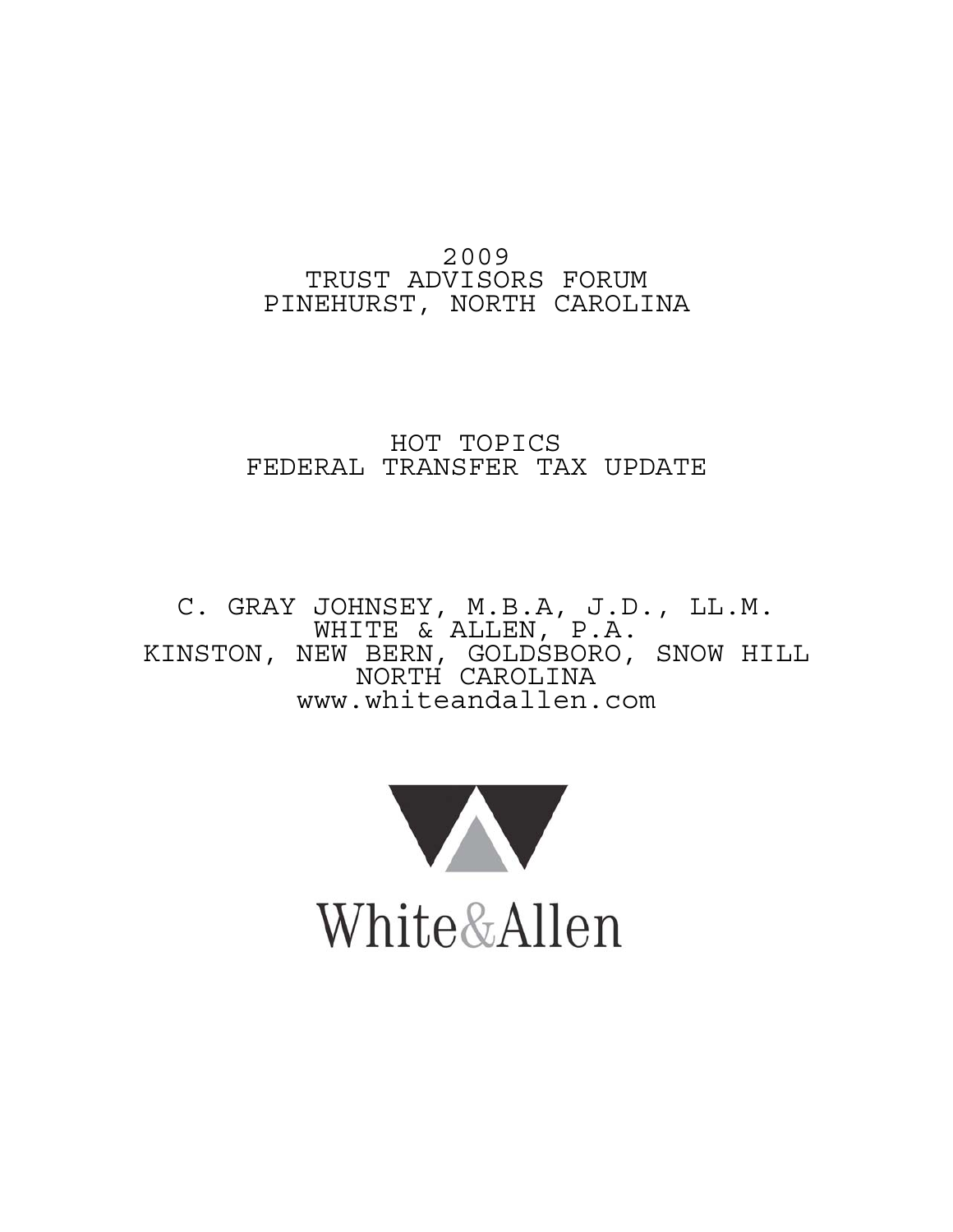#### **1. Obama Plans to Keep Estate Tax**

The above caption was the title of the lead article on the front page of "The Wall Street Journal", Monday, January 12, 2009. According to the article, then President-Elect, Barack Obama, and congressional leaders plan to block the estate tax from disappearing in 2010. Under The Economic Growth and Tax Relief Reconciliation Act of 2001 ("EGTRRA"), the unified credit and the estate tax applicable exclusion amount (exemption equivalent of the unified credit) rose steadily from the 2001 levels. In 2009, the unified credit is \$1,455,800.00 and the estate tax applicable exclusion amount is \$3,500,000.00. Next year, in 2010, the estate tax will disappear under EGTRRA. However, in 2011, the estate tax reappears at the 2001 levels, with a unified credit of \$345,800.00 and an estate tax applicable exclusion amount of \$1,000,000.00. The Democrats are determined to act quickly to prevent the estate tax from being repealed next year. Under the Obama plan, the unified credit and estate tax applicable exclusion amount would be locked in at the 2009 figures, i.e. \$1,455,800.00 and \$3,500,000.00, respectively. This would exempt estates of \$3,500,000.00, or \$7,000,000.00 for couples, from federal estate taxation. Under the Obama plan, there would be a flat estate tax rate of 45%. No other components of the wealth transfer taxes would be changed. There is urgency to act in 2009, before the estate tax is scheduled to expire. First, there are record deficits to be dealt with. Second, Congress knows that it would be much harder to resurrect the estate tax once it has disappeared. If the Obama plan is adopted, all but the largest estates, fewer than 2% of annual deaths, would escape death taxation. According to the Joint Committee on Taxation, over ten years, the Obama plan would cost the Treasury approximately \$324 billion more than if the estate tax levels in effect with Clinton were maintained. Full repeal would cost more than \$500 billion over a decade. The "Journal" article describes a "sharp division" between the "super rich" and the "merely rich". The merely rich sought the largest possible applicable exclusion amount to shelter them entirely from the estate tax. For the merely rich, the rate of taxation above the applicable exclusion amount was of little concern, if, in fact, the applicable exclusion amount was large enough to shelter them from all estate taxation. The super rich knew that regardless of the size of the applicable exclusion amount the bulk of their estates would still be subject to the death tax. Accordingly, their main concern was the rate of taxation, not the applicable exclusion amount.

As noted, with the current applicable exclusion amount of \$3,500,000.00, the estate tax is effectively repealed for 98% of the American public. This should eliminate the need for aggressive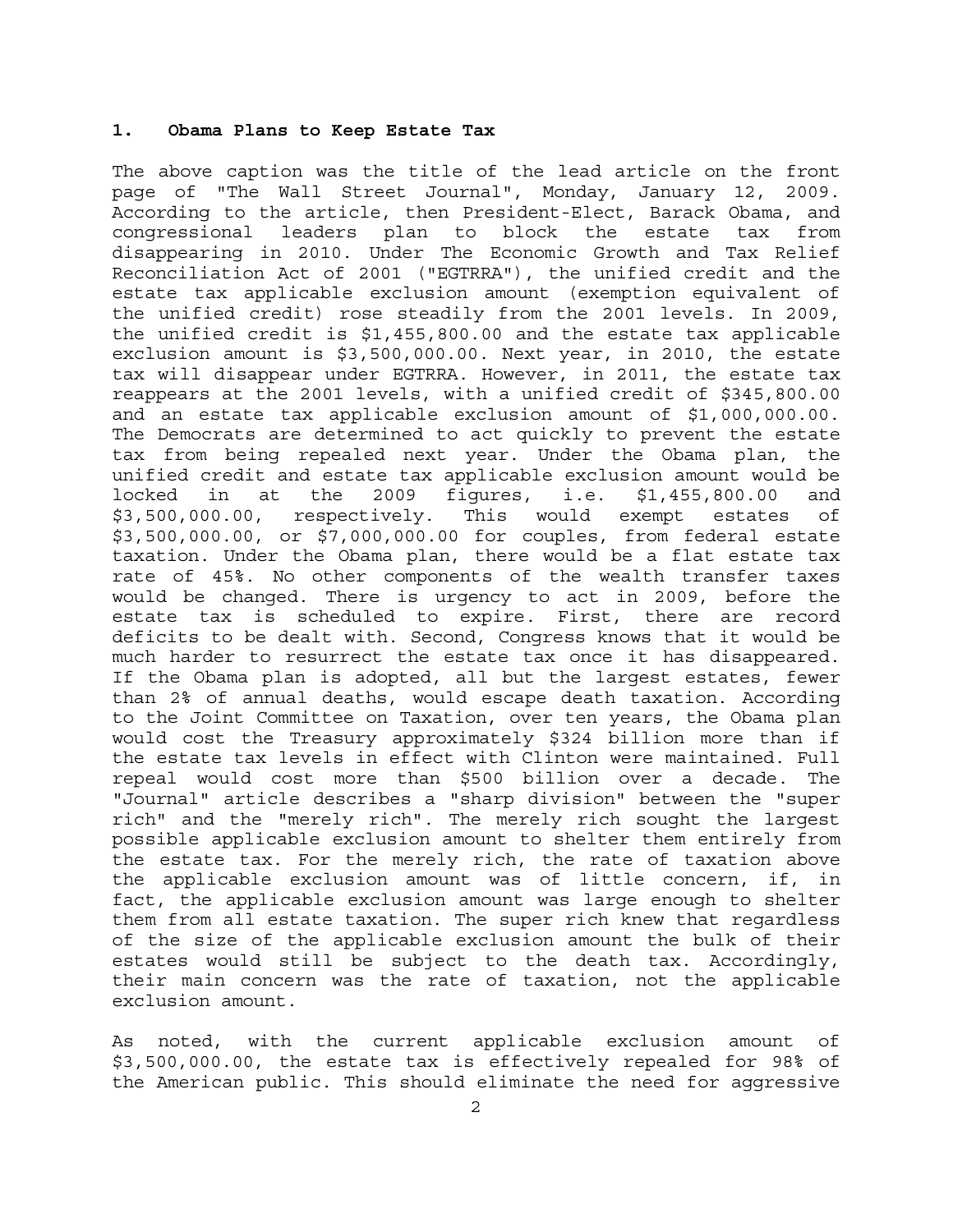estate planning techniques for all but a few estates. Of course, to make full use of the applicable exclusion amount at each death, each spouse will need a taxable estate of at least \$3,500,000.00, reduced by his or her taxable gifts. In many cases, this will require gifts to be made from one spouse to the other spouse. With the larger applicable exclusion amount, additional consideration should be given to fractional share apportionment. Pecuniary credit shelter apportionment followed by a marital deduction residuary disposition raises the very real possibility of Kenan gain on funding the pecuniary amount. The Kenan gain issue may be less likely, but still a possibility, with pecuniary amount marital deduction apportionment followed by a residuary disposition of the credit shelter share. Whenever pecuniary apportionment is used the smaller of the credit shelter share or the marital deduction share should be the pecuniary amount, with the larger disposition being the residue, to reduce the possibility of a "bankrupt residue" and/or Kenan gain. Again, the bankrupt residue problem and the Kenan gain problem can be avoided with a fractional share apportionment. The bankrupt residue problem can be especially problematic if the residue is the marital share. Consider the taxpayer with a \$3,000,000.00 estate in 2005. His Will provides for a credit shelter pecuniary bequest outright to the children, with the residue passing to his spouse. The exemption equivalent in 2005 was \$1,500,000.00. Accordingly, in 2005, the taxpayer's estate would be split equally between his children and his spouse, i.e. \$1,500,000.00 to the children, and \$1,500,000.00 to the spouse. The same form of disposition in 2009 would result in the children receiving the entire \$3,000,000.00 estate, with the spouse receiving nothing.

The generation skipping tax exemption also rises to \$3,500,000.00 in 2009. Because of this increase, you may see an increase in generation skipping trusts and generation skipping bequests.

## **2. Private Letter Ruling 200744001**

The Decedent set up a Revocable Trust and entered into a contract to sell a parcel of real property on Date 1, with an intended closing date of Date 2. Before Date 2, however, a gas pipeline was discovered underneath the property, causing the parties to delay the sale until the Decedent, the Buyer, and the pipeline company could resolve a number of issues, such as providing for an easement for the pipeline company. Before the parties could resolve the issues, the Decedent died on Date 3. The sale did not actually close until Date 4.

IRC, §691(a)(1) provides that the amount of all items of gross income in respect of a decedent (IRD) which are not properly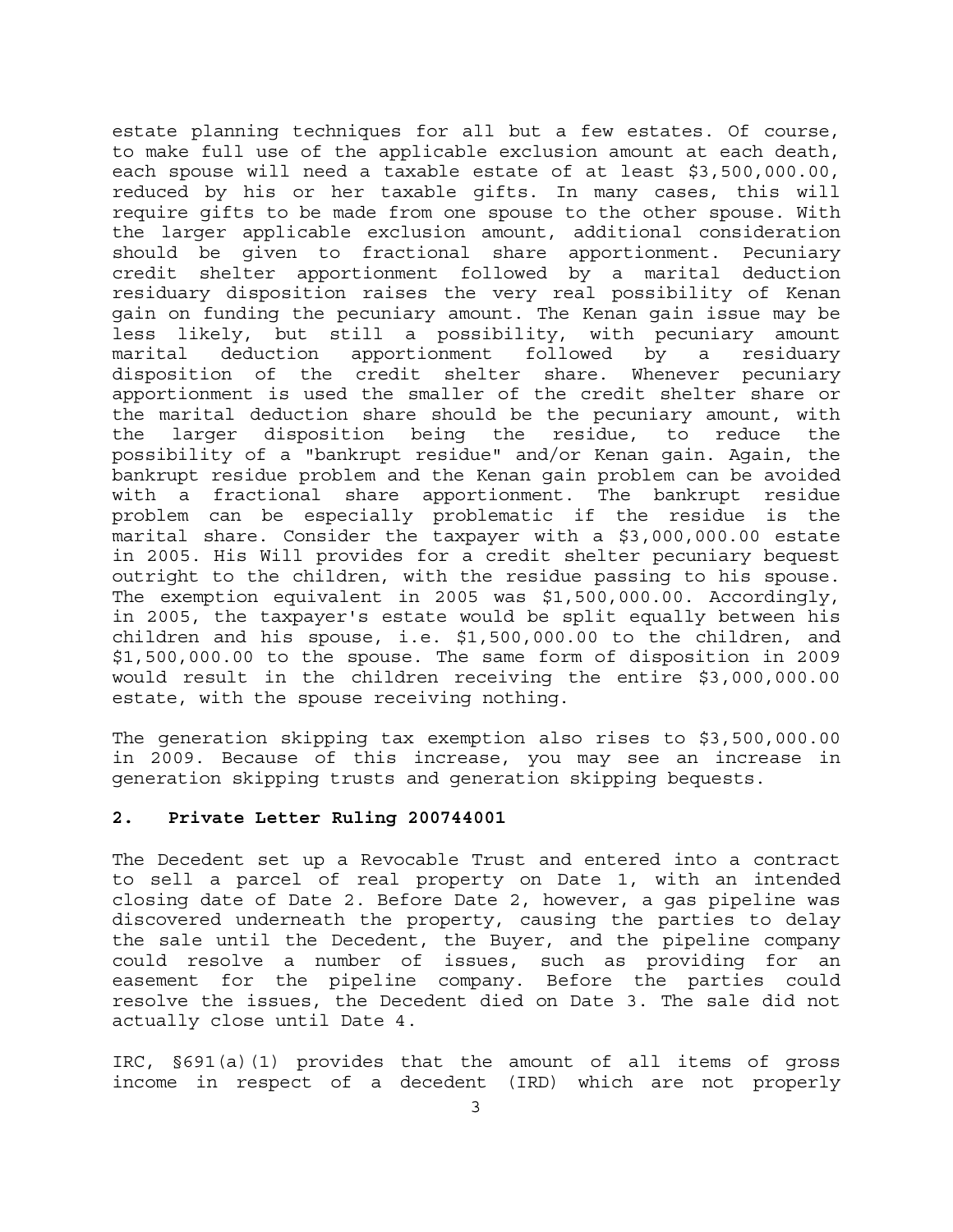includible in respect to the taxable period which falls on the date of the decedent's death or a prior period shall be included in the gross income, for the taxable year when received. The Regulations,  $$1.691(a) - (b)$  provide that the term income in respect of a decedent refers to those amounts to which a decedent was entitled a gross income, but which were not properly includible in computing the decedent's taxable income for the taxable year ending with the date of the decedent's death or for a previous taxable year. Thus, the term includes income to which the decedent had a contingent claim at the time of the decedent's death. IRC, §1014(a) provides for a step-up in basis at death to the fair market value of the property included in the decedent's gross estate at the date of the Decedent's death. However, §1014(e) provides that there is no step-up in basis with respect to items of IRD.

In this case, important issues needed to be addressed before the sale of the property could be closed. The closing was delayed until Date 4 because of these issues. The Decedent needed to attend to substantive, as well as ministerial matters. Based on these facts, the Service held that any gain realized by the sale of the property after the Decedent's death did not constitute income in respect of a decedent. Accordingly, the basis for the subject property in the Decedent's hands was determined under §1014(a). The Service cited Revenue Ruling 78-32. In that Ruling, a decedent had entered into a binding contract to sell real estate, had substantially completed all of the substantive prerequisites of consummation of the sale, and was unconditionally entitled to the proceeds of the sale at the time of death. That Ruling holds that the gain recognized from the sale of real estate that was completed by the decedent's Executor is income in respect of a decedent within the meaning of IRC, §691(a).

## **3. Private Letter Ruling 200744005**

Under the Decedent's Will, the residue of the Decedent's estate is to be distributed to a trust. The trust provides that one-third of the trust residue is to be distributed outright to the Taxpayer, except that if the Taxpayer disclaims all or a portion of the property that would otherwise pass to the Taxpayer, the disclaimed property shall be distributed to a Foundation. The Foundation was an organization described under §501(c)(3). Further, the Foundation was a private foundation within the meaning of §509(a). The Taxpayer, who is one of the directors of the Foundation, proposed to disclaim a portion of the property passing under the trust. Prior to the time that the Taxpayer executes the disclaimer, the directors of the Foundation proposed to amend the Foundation's By-Laws. Those amendments will provide that the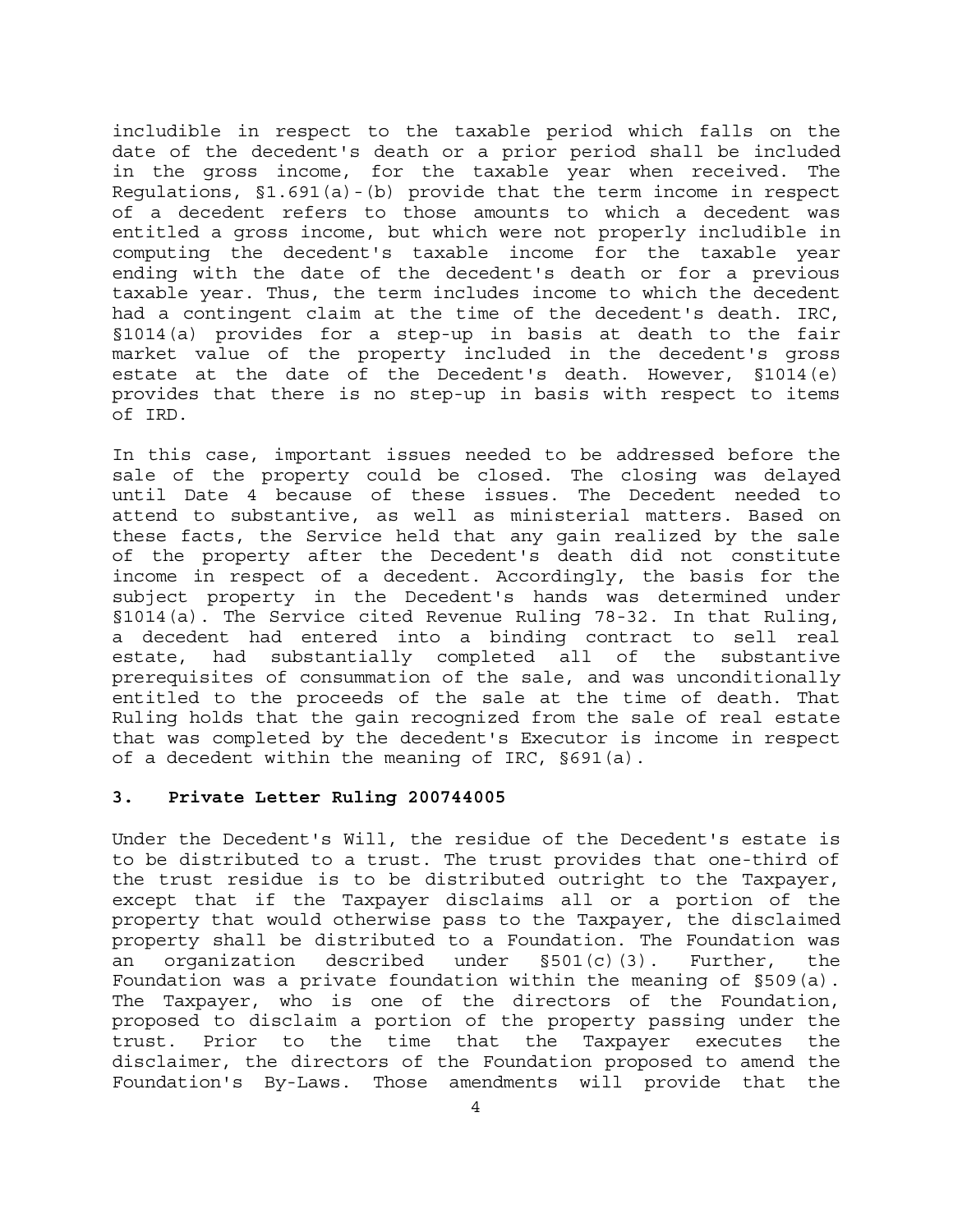property passing to the Foundation pursuant to the Taxpayer's disclaimer will at all times during the Taxpayer's lifetime be segregated from the other property of the Foundation and maintained in a separate fund of the Foundation. The separate fund will be overseen by a committee that shall have the sole authority over the disposition and disbursement of this separate fund. The Taxpayer shall have no rights or powers with respect to the disposition or disbursement of the separate fund or with respect to the election or removal of members of the separate fund committee.

The Service analyzed §2518. IRC, §2518(a) provides that if a person makes a qualified disclaimer with respect to any interest in property, the disclaimed interest is treated as if it had never been transferred to the person making the qualified disclaimer for purposes of Federal estate, gift, and generation skipping transfer tax provisions. IRC, §2518(b) provides that a "qualified disclaimer" means an irrevocable and unqualified refusal by a person to accept an interest in property, but only if: (i) the disclaimer is in writing; (ii) the writing is received by the transferor of the interest no later than 9 months after the date of the transfer; (iii) the person making the disclaimer has not accepted the interest or any of its benefits; and (iv) as a result of the disclaimer, the interest passes without any direction on the part of the person making the disclaimer to the Decedent's spouse or to a person other than the person making the disclaimer.

The Service cited Revenue Ruling 72-522. In that Revenue Ruling, a decedent who was the President and Director of a  $\S501(c)(3)$ charity transferred property to the charity. In his capacity as President and Director, the Decedent, in conjunction with other directors of the charity, had the power to direct the disposition of the charity's funds for charitable purposes. The Ruling holds that because the decedent retained the right, in conjunction with others, to designate the entities that would possess or enjoy the property transferred to the charity, the property transferred by the decedent to the charity was included in the decedent's gross estate at the time of his death under §2036. What Private Letter Ruling 200744005 does not state is the other holdings in Revenue Ruling 72-522. That Revenue Ruling goes on to conclude that while the subject property is included in the decedent's estate under §2036, the decedent's estate is entitled to a charitable deduction for the same under §2055.

Based on the facts submitted by the Taxpayer, the Service held that the Taxpayer's disclaimer would constitute a qualified disclaimer under §2518. The Service further held that the property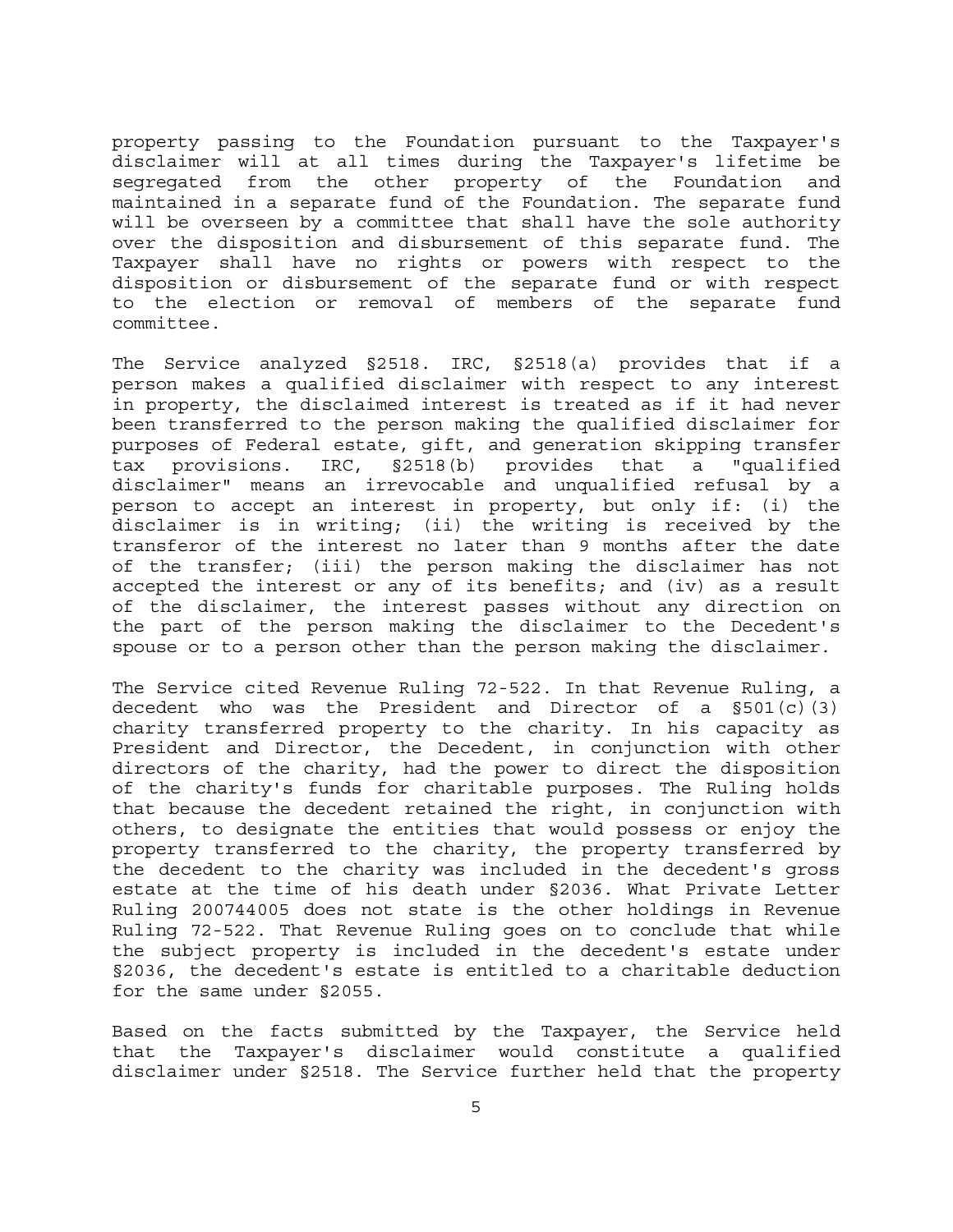passing to the Foundation as a result of the disclaimer would qualify for the estate tax charitable deduction under §2055.

## **4. Private Letter Ruling 200745015**

The Decedent created a trust under his Will for the benefit of his daughter. The trust was created prior to January 1, 1977. The trust provides that the Trustees are to pay to the daughter so much of the net income as they deem necessary for her support. The Trustees have the discretion to distribute principal to the daughter. The trust grants the daughter a testamentary non-general power to appoint principal to the Decedent's lineal descendants. Absent such an appointment, the trust assets will be divided among the daughter's children at the time of the daughter's death. The daughter proposes to renounce her entire beneficial interest in certain stock held in the trust. As a result of the renunciation, the renounced shares will pass into subtrusts for the benefit of the daughter's children. The daughter also proposes to release her testamentary non-general power of appointment over the subject shares. As a result of the disclaimer, the subtrusts for the daughter's children, containing the disclaimed shares, will continue until the daughter's death, at which time the shares will be distributed to her children.

The Service first held that the proposed disclaimer would result in a taxable gift by the daughter. The disclaimer was not made within nine (9) months as prescribed by §2518. Nor was the disclaimer made within a reasonable time which is required with respect to transfers before January 1, 1977. The Service noted that there can be no disclaimer of ownership of property after its acceptance. The Service further noted that the value of the gift is a question of fact and that the Service does not rule on such factual determinations. However, since the gift is not an absolute right to distributions of income or principal, it cannot be valued by use of the tables contained in §2512. Rather, the value of the gift would be determined under the general valuation principles contained in Regulations, §25.2512-1. The Service did hold that the value of the gift would have more than nominal value.

IRC, §2514(b) provides that the exercise or release of a general power of appointment shall be deemed a transfer of property by the individual possessing the power. The Service held that the daughter did not possess a general power of appointment. Accordingly, the daughter's release of the testamentary nongeneral power of appointment over the shares disclaimed would not constitute a gift of such property for purposes of IRC, §2514.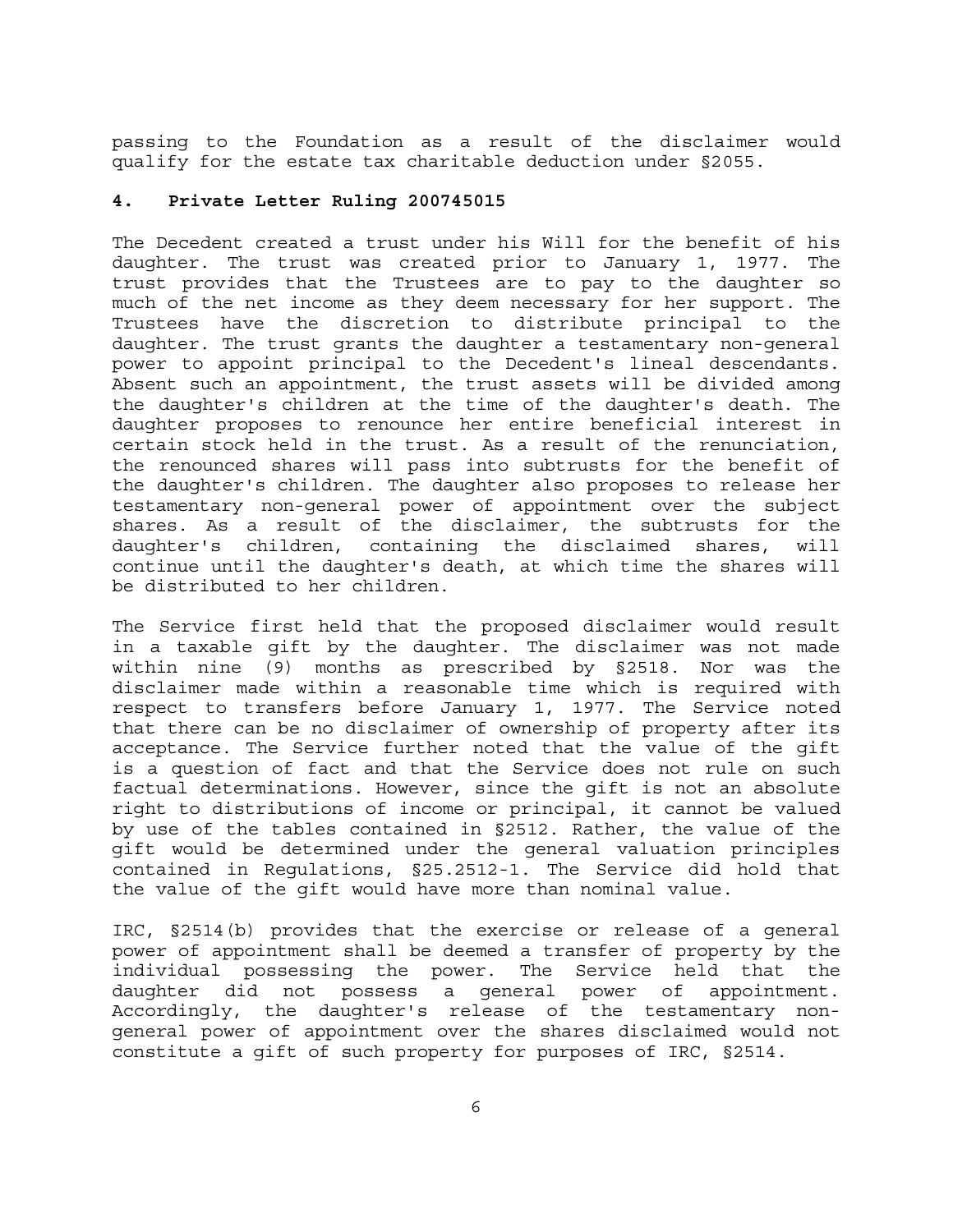The Service finally reviewed the generation skipping tax consequences of the disclaimer. The Service noted that the trust was executed prior to September 25, 1985, and that there had been no additions (actual or constructive) to the trust since that date. Accordingly, the trust was not subject to Chapter 13. The Service noted that the daughter's renunciation of her beneficial interest in the shares was a taxable gift for gift tax purposes. The subject shares will be transferred into subtrusts in which the daughter will have no interest. The property remaining in the trust continues to be subject to the original trust provisions, with no modifications to those provisions. Based upon those facts, the Service concluded that the daughter's disclaimer of her beneficial interest in the shares would not cause the trust to become subject to Chapter 13. The Service further concluded that the daughter's release of the testamentary non-general power of appointment over the shares would not cause the trust to become subject to Chapter 13. Further, the Service held that under §2652, for purposes of Chapter 13, the daughter is the transferor of the subject shares that will be transferred into the subtrusts for her children. Accordingly, the subtrusts for the daughter's children are not exempt from Chapter 13 by virtue of the trust's exemption. The daughter may allocate her GST exemption to the subtrusts at the time of the transfer, or the daughter's GST exemption may be automatically allocated under  $\S2632(c)(1)$ . The daughter will be deemed to be the transferor of the shares that will be transferred into the subtrusts for her children for purposes of Chapter 13. Accordingly, distributions and terminating distributions from the subtrusts to skip persons will be subject to GST tax.

## **5. Private Letter Ruling 200747002**

The Grantor created and funded a revocable trust prior to his death. The Grantor also created and funded two (2) irrevocable trusts prior to his death. One of the irrevocable trusts was established for the benefit of Child A. The other irrevocable trust was established for the benefit of Child B. The revocable and irrevocable trusts owned shares of stock in Company A. Company A owned a ninety-nine (99) percent limited partnership interest in Company C. Company B was a limited liability company which managed business operations for the other entities. The outstanding stock in Company A was owned by the various trusts. The outstanding membership interest in Company B was owned by the various trusts. In addition, Child A and Child B owned life insurance policies held pursuant to the terms of a Buy-Sell Agreement covering Company A and Company B. Child A owned policies insuring the life of Child B. Child B owned policies insuring the life of Child A. There were also other irrevocable trusts owning policies on the lives of Child A and Child B.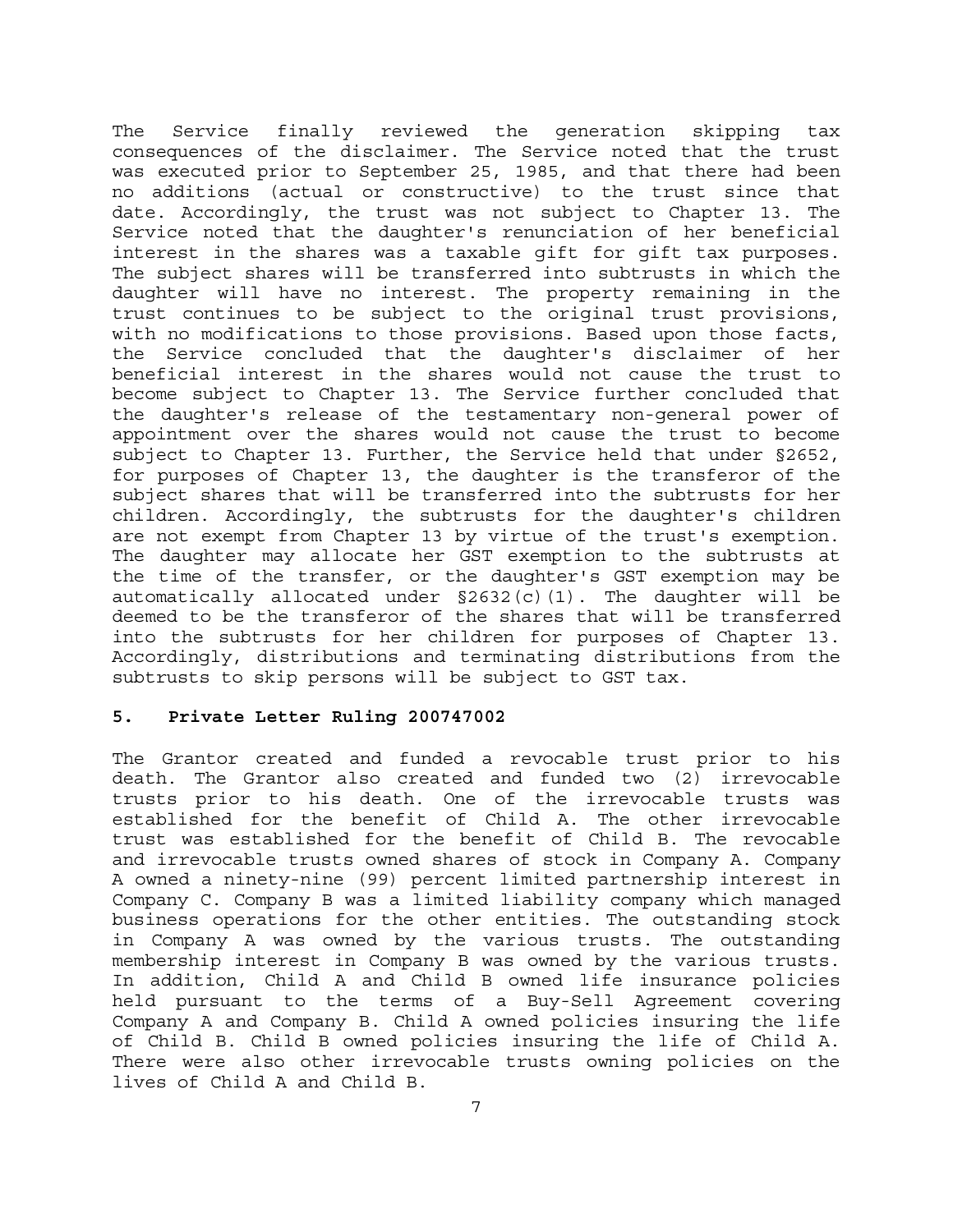The parties proposed to establish an "Insurance LLC". The Insurance LLC was to be a vehicle to secure the use of life insurance proceeds to effect a buy-out of Child A and/or Child B. The Insurance LLC was to be designated as the owner and beneficiary of the subject policies. The Insurance LLC was to maintain capital accounts in accordance with §704. Under the Operating Agreement of the Insurance LLC, the management of the company was to be invested in the manager and not in the members. A national bank association was to be the initial manager. Any replacement manager must be a corporate trustee. The Operating Agreement of the Insurance LLC further provided that in no event may an individual whose life is insured by one of the policies held by the Insurance LLC have the right to vote on the exercise of incidents of ownership with respect to the policies. Each of the members of the LLC was required to make contributions to the LLC equal to the premium on the insurance policies contributed by the member.

The Service first reviewed §2042(2). Under Regulations, §20.2042-  $1(c)(4)$ , a decedent is considered to have an incident of ownership in an insurance policy on his life held in trust if, under the terms of the policy, the decedent, either alone or in conjunction with any other person or persons, has the power, as Trustee or otherwise, to change the beneficial ownership of the policy or its proceeds or the time or manner of enjoyment thereof, even though the decedent has no beneficial interest in the trust. Regulations,  $\S20.2042 - 1(c)(6)$  provides that, in the case of economic benefits of a life insurance policy on the decedent's life that are reserved to a corporation of which the decedent is the sole or controlling shareholder, the corporation's incidents of ownership will not be attributable to the decedent through stock ownership to the extent the proceeds of the policy are payable to the corporation. However, if any part of the proceeds of the policy are not payable to or for the benefit of the corporation, and thus are not taken into account in valuing the decedent's stock holdings in the corporation for purposes of §2031, any incidents of ownership held by the corporation as to that part of the proceeds will be attributed to the decedent through the stock ownership where the decedent is the sole or controlling shareholder.

The Service cited Revenue Ruling 83-147 which considered whether incidents of ownership in an insurance policy owned by a general partnership would be attributed to the insured general partner. In the subject case, the insurance proceeds on the insured partner's life were paid to the insured partner's child. The Revenue Ruling distinguishes Estate of Knipp, where insurance proceeds were paid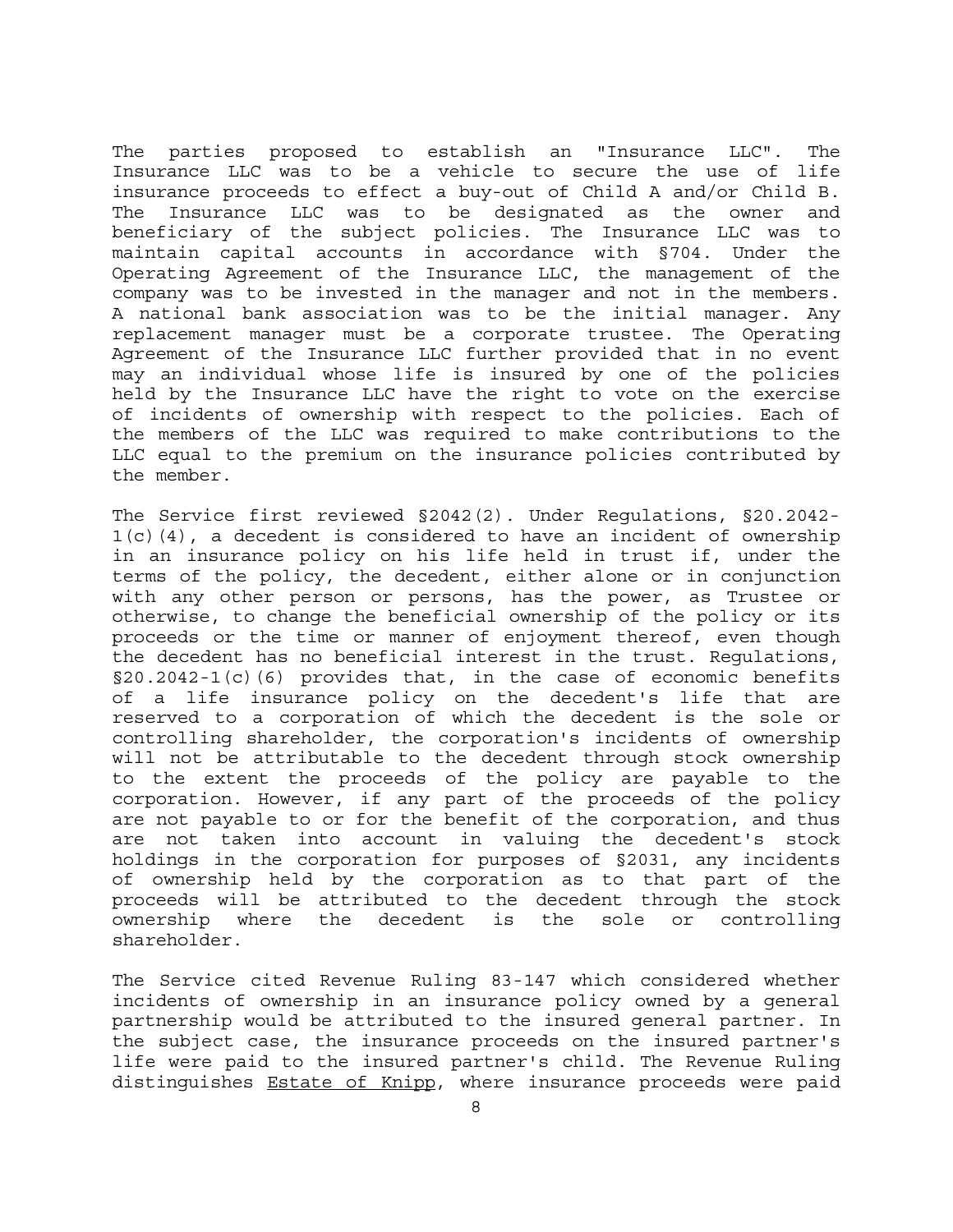to the partnership and the inclusion of the proceeds in the gross estate under §2042 would have resulted in an "unwarranted double taxation" of a substantial portion of the proceeds, because the proceeds were reflected in the value of the decedent's partnership interest. In contrast, in Revenue Ruling §83-147, the proceeds were payable to a third party. Accordingly, the Ruling concludes that under those circumstances the incidents of ownership are treated as held by the insured partner in conjunction with the other partners. In light of these precedents, and in light of the terms of the Operating Agreement of the Insurance LLC, the Service held that Child A and Child B would not possess any incidents of ownership with respect to the policies contributed by them to the Insurance LLC.

## **6. Private Letter Ruling 200801009**

The Grantor created a trust which became irrevocable upon his death. The trust provided that if the spouse survived the Grantor, the trust was to be divided into two (2) separate shares: Trust A and Trust B. Trust B was the credit shelter share. Trust A was the marital share. Further, the document provided that the spouse may disclaim her interest in Trust A, in whole or in part. Any disclaimed property would be added to Trust B. The QTIP election was made with respect to Trust A. Trust B provided for the Grantor's children and more remote descendants. The spouse wished to disclaim her interest in Trust A. The spouse proposed to pay any income taxes arising from her disclaimer of the income interest in Trust A. The spouse proposed to exercise her right of recovery with respect to gift tax relating to the transfer of the remaining interest pursuant to §2207A(b).

IRC, §2519 provides that for gift tax purposes, any disposition by the surviving spouse of all or part of a qualifying income interest for life in property for which a deduction was allowed under §2056(b)(7) is treated as a transfer by the surviving spouse of all interest in the property other than the qualifying income interest. The transfer of the qualifying income interest is a transfer subject to gift tax under §2511. Regulations, §25.2519-  $1(c)$  (1) provides that the amount treated as a transfer under §2519 upon a disposition of all or part of the qualifying income interest for life is equal to the fair market value of the entire property subject to the qualifying income interest for life, determined on the date of the disposition, less the value of the qualifying income interest for life. The gift tax consequences of the disposition of the qualifying income interest for life are determined separately under Regulations, §25.2511-2. Regulations, §25.2207A-1(a) provides that if an individual is treated as transferring the interest in property by reason of §2519, the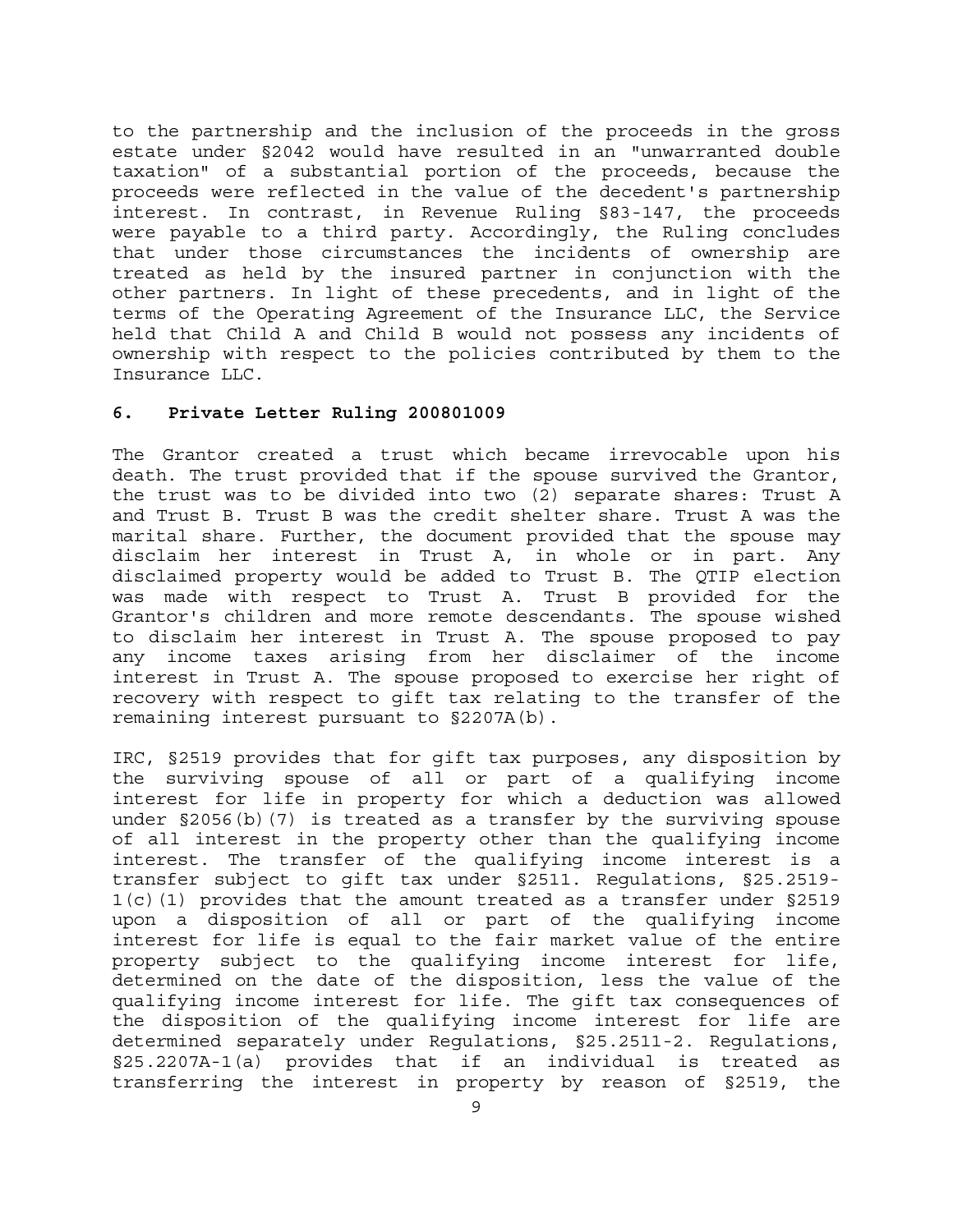individual is entitled to recover from the person receiving the property the amount of gift tax attributable to that property. The value of the property to which this paragraph applies is the value of all interests in the property other than the qualifying income interest. Further, Revenue Ruling 75-72 provides that if a gift is made subject to a condition that the gift taxes to be paid by the donee or out of the transferred property, then the donor receives consideration for the transfer in the amount of the gift tax to be paid by the donee. Thus, under §2512(b), the value of the gift is the fair market value of the property passing from the donor, less the amount of gift tax to be paid by the donee or from the property itself. Revenue Ruling 81-223 holds that in determining the amount of gift tax liability that is to be subtracted from the value of the transferred property, the donor's available unified credit must be used to reduce the gift tax liability that the donee has assumed to the extent the unified credit is available.

Based on these facts and precedents, the Service held that the spouse would be deemed to make a transfer of all of Trust A's assets other than her qualifying income interest. The spouse is treated as making a gift under §2519 of the fair market value of Trust A, determined on the date of the disposition, reduced by the value of the spouse's qualifying income interest for life, and further reduced by the amount the spouse is entitled to recover under §2207A(b). The amount of the gift tax recoverable is determined by an interrelated computation. The transfer of the spouse's income interest in Trust A resulting from the disclaimer is a transfer by the spouse under §2511. After the spouse disclaims her entire interest in Trust A, no portion of the Trust A assets that are deemed transferred under §2519 will be included in the spouse's gross estate pursuant to §2044(b).

The Service further held that the standard §7520 income factors and standard §7520 remainder factors, respectively, should be used to determine the value of the disclaimed income interest and the value of the remainder interest.

The Service next turned to the income from discharge of indebtedness issue. The Service cited §61(a)(12). The Supreme Court in *Diedrich vs. Commissioner* held that in a net gift situation, where a donor makes a gift of property on the condition that the donee pays the resulting gift taxes, the donor realizes taxable income to the extent that the gift taxes paid by the donee exceed the donor's adjusted basis in property. A net gift transfer is treated as if the donor sold the property for less than fair market value. The sales price is the amount of the gift tax paid by the donee and the remaining value of the property is treated as a gift. The donor's gain is equal to the excess of the gift tax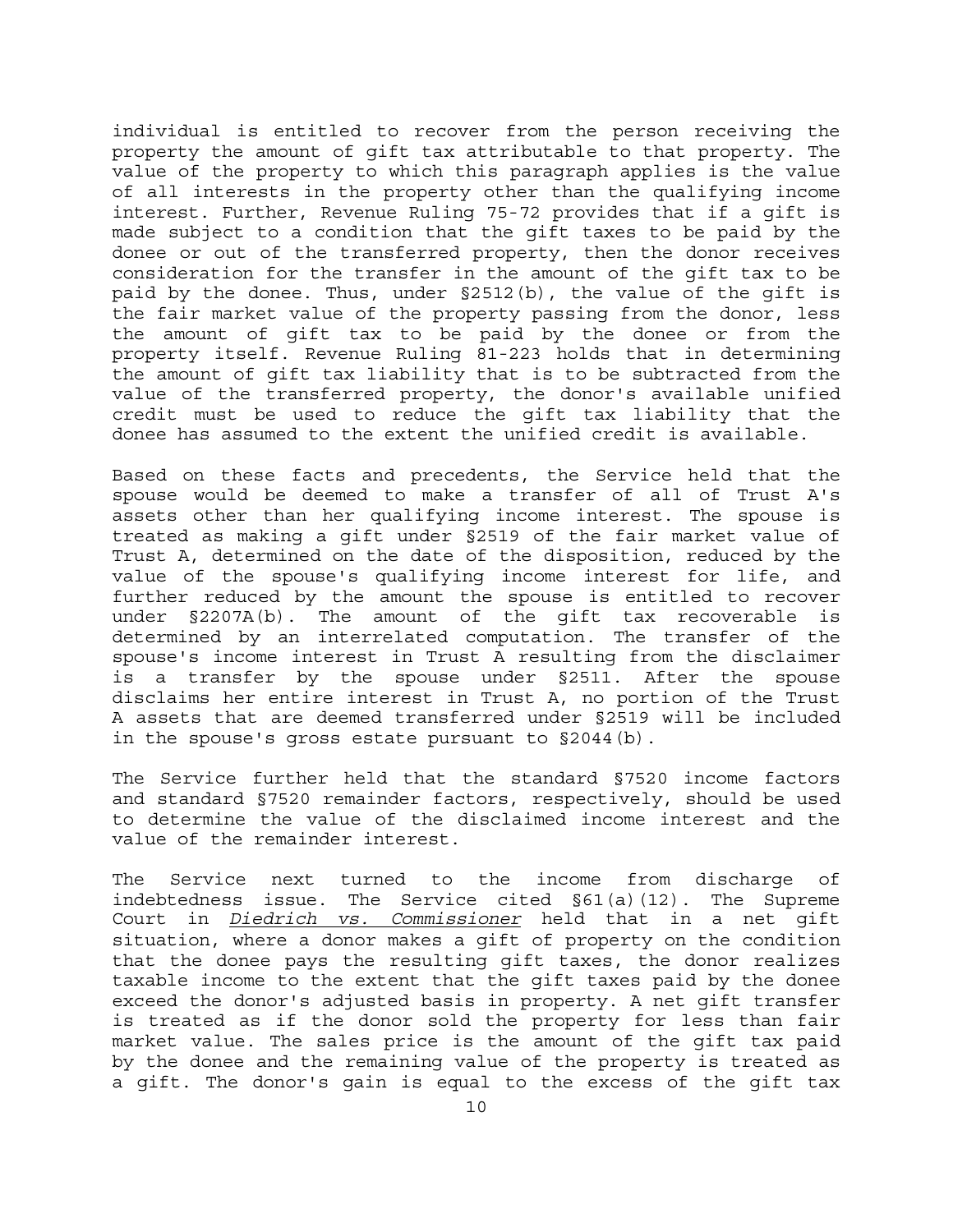liability over the donor's adjusted basis. In this case, the Service acknowledged that the spouse's basis in the disclaimed property is equal to or greater than the gift tax recovered from the Grantor's children. Accordingly, the spouse would not generate income from discharge of indebtedness as a result of the disclaimer.

Finally, the Service turned to the issue as to the basis of the disclaimed property. Under §1015(a), the basis of the property gifted in the hands of the donee shall be the same as it would be in the hands of the donor, except if such basis is greater than the fair market value of the property at the time of the gift, then for purposes of determining loss, the basis shall be such fair market value. Regulations, §1.1015-4(a) provides that where a transfer of property is in part a sale and in part a gift, the unadjusted basis of the property in the hands of the transferee is the sum of: (1) whichever of the following is greater: (i) the amount paid by the transferee for the property, or (ii) the transferor's adjusted basis at the time of the transfer; and (2) the amount of increase, if any, in basis authorized by §1015(d) for gift tax paid.

#### **7. Private Letter Ruling 200802024**

The Taxpayer created two (2) trusts, both intended to qualify as charitable remainder unitrusts. Under the terms of both charitable remainder unitrusts, the Taxpayer is to receive a five (5) percent unitrust amount for his life, and upon his death, his spouse is to receive a five (5) percent unitrust amount for her life. The Taxpayer retained the power to revoke the spouse's successor unitrust interest. The remainder beneficiary of each respective trust would be one or more charities as designated by the Taxpayer. The Taxpayer and his spouse proposed to assign their respective unitrust interest in both trusts to a designated remainder charitable beneficiary of each of the trusts. As a result of the transfer, the interests will merge and thereby entitle the charitable beneficiary to all of the assets of the trust. The Taxpayer had received consent for such a transfer from the office of the Attorney General of the State in which the trusts were set up.

The Service first concluded that the proposed modification to the charitable trusts would not effect the respective trust's status as a charitable remainder unitrust within the meaning of §644(d)(2). The Service next ruled that the proposed gift by the Taxpayer and his spouse of their respective unitrust interest in both trusts was analogous to the gift addressed in Revenue Ruling 86-60. The Service held that the Taxpayer and his spouse would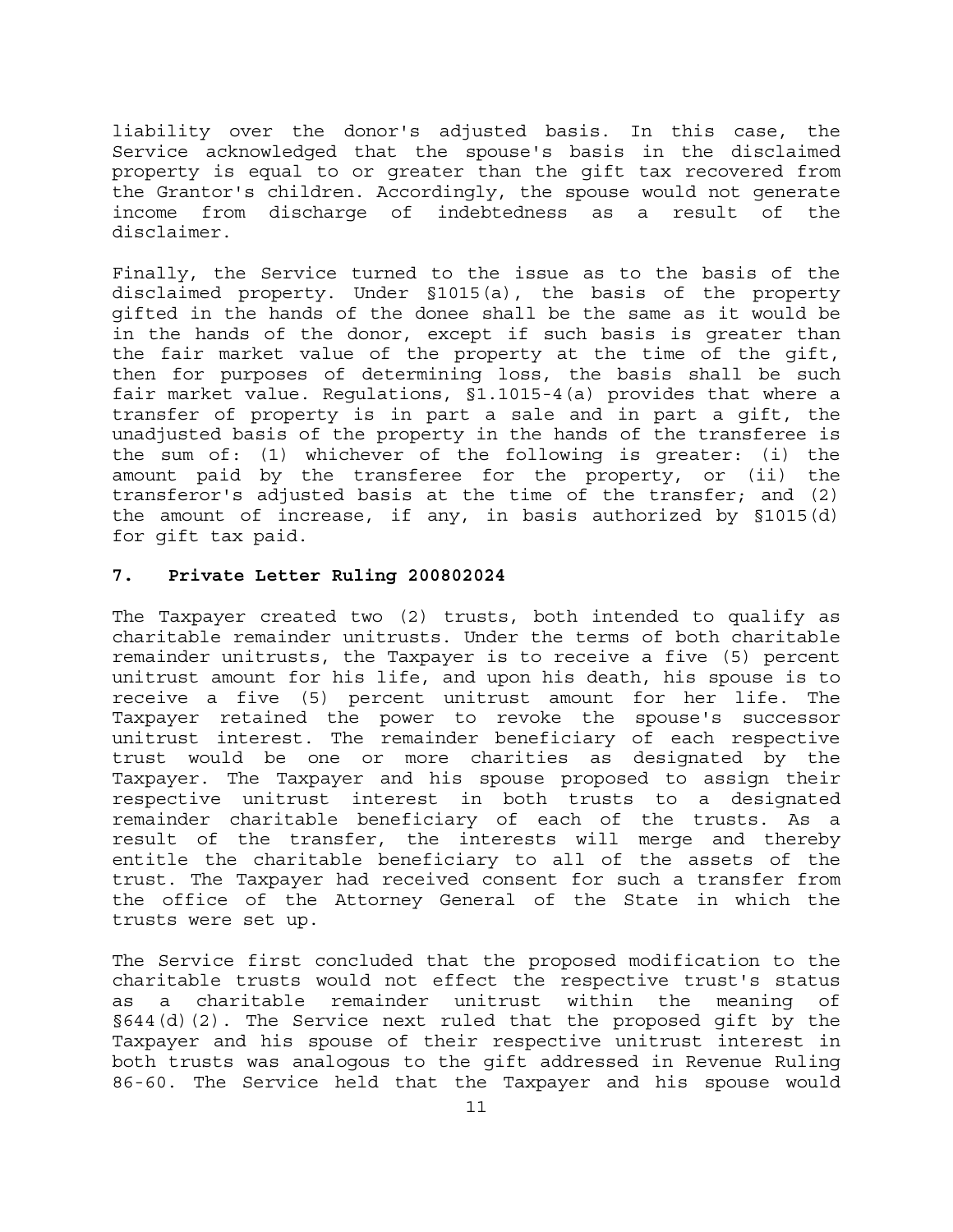each qualify for a charitable contribution deduction under §170(c). The Taxpayer and his spouse would each be entitled to charitable income tax deductions under §170(a)(1) for the value of their respective unitrust interest in both trusts. The Service next held that in the year that the Taxpayer and his spouse assigned their respective unitrust interest in the charitable trusts to the charitable beneficiary, the Taxpayer and his spouse would be entitled to a gift tax charitable deduction under §2522(a) to the extent of the present value of their respective unitrust interest transferred as of the date of the assignment. Finally, the Service held that when the Taxpayer released his right to revoke the spouse's successor unitrust interest in each trust, the gifts to his spouse would become complete. Accordingly, the spouse's survivorship interest in both Trust A and Trust B would qualify for the gift tax marital deduction under §2523(g).

## **8. Private Letter Ruling 200808018**

The Taxpayer created a charitable trust which qualified as a netincome with make-up charitable remainder unitrust (NIMCRUT) under the provisions of  $\S644(d)(2)$ . The remainder beneficiary under the trust was a qualified charity. The Taxpayer proposed to make a contribution of an undivided portion of his unitrust interest to the charity. In order to accomplish this result, the Trustee would divide the trust into two (2) separate trusts, Trust A and Trust B. The two (2) trusts would have the same terms and the division of assets would be on a basis that fairly represented the aggregate adjusted basis of the trust assets and on a pro rata basis as to each class of investment. Trust A is to consist of approximately two-thirds (2/3) of the pre-division value of the charitable trust. Trust B is to consist of the remaining portion of such value. The Taxpayer intends to contribute his undivided unitrust interest in Trust B to the charity. The Taxpayer represented that under state law, the contribution to the charity of the Taxpayer's unitrust interest in Trust B, and the designation of the charity as a remainder beneficiary of Trust B, will result in a merger of the unitrust and remainder interest in Trust B. The Taxpayer further represented that he did not divide his interest in the charitable trusts in order to avoid the partial interest rule of §170(f)(3)(A).

The Service first ruled that the division of the trust into Trust A and Trust B and inter vivos distribution of the entire trust corpus of Trust B to the charity would not cause Trust A to cease to function as a charitable remainder unitrust within the meaning of §664(d)(2). The Service further ruled that the Taxpayer would be entitled to a charitable contribution deduction for a contribution of an undivided portion of his unitrust interest in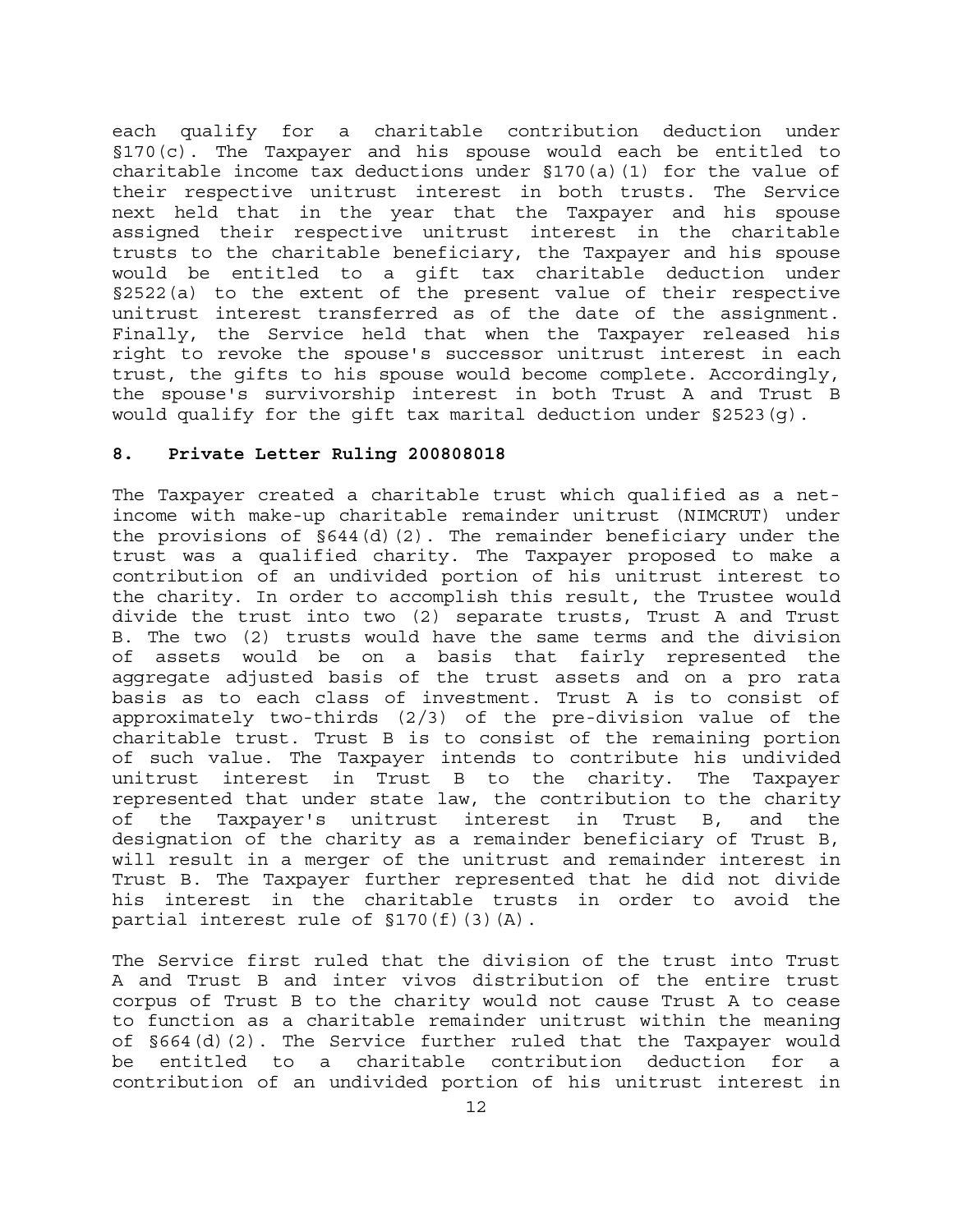the trust to the charity under  $\S 170(f)(3)(B)(ii)$ . Therefore, the Taxpayer's transfer of his interest in Trust B would qualify for a charitable contribution deduction under §170. The value of the Taxpayer's contribution under §170 would be the present value of the right to receive the unitrust payments as provided in Trust B for a term starting on the date of the transfer of the unitrust interest to the charity and ending on the Taxpayer's date of death. The Service went on to conclude that in the year in which the Taxpayer transferred his entire balance of his unitrust interest in Trust B to the charity, the Taxpayer would be entitled to a gift tax charitable deduction under §2522(a) to the extent of the present value of the unitrust interest transferred as of the date of the transfer. Finally, the Service concluded that no amounts would be included in the Taxpayer's gross income by reason of the prior capital gains realized by the trust, in connection with the Taxpayer's charitable contribution of a portion of the unitrust amount.

## **9. Private Letter Ruling 200812022**

The Decedent created a trust which became irrevocable prior to September 25, 1985. The beneficiaries of the trust were the Decedent's spouse, child, and grandchild. Upon the death of the grandchild, the trust was to be paid over and delivered as the grandchild may by her Will appoint, or in the absence of such appointment to the personal representatives of the grandchild, to be distributed in accordance with the intestacy laws of the grandchild's domicile. In 1991, the grandchild signed a partial renunciation and release of her power of appointment whereby she relinquished the power to appoint to herself, her creditors, her estate, or the creditor's of her estate. The grandchild then proposed to exercise her special testamentary power of appointment in favor of her issue. The Service first concluded that the child's earlier renunciation to reduce her power of appointment to a special power of appointment was effective. Accordingly, the power retained by the grandchild was not a general power of appointment. The Service next reviewed the grandfather rules with respect to generation skipping trusts. Under §1433(b)(2)(A) of the Tax Reform Act of 1986 and Requlations,  $\S 26.2601 - 1(b)(1)(i)$ , the generation skipping transfer tax shall not apply to any generation skipping transfer under a trust that was irrevocable on September 25, 1985, but only to the extent that the transfer is not made out of corpus added to the trust after September 25, 1985 (or out of income attributable to corpus so added). Regulations, §26.2601-  $1(b)(1)(v)(A)$  provides that where any portion of a trust remains in the trust after the post-September 25, 1985 release, exercise, or lapse of a power of appointment over that portion of the trust, and the release, exercise, or lapse is treated to any extent as a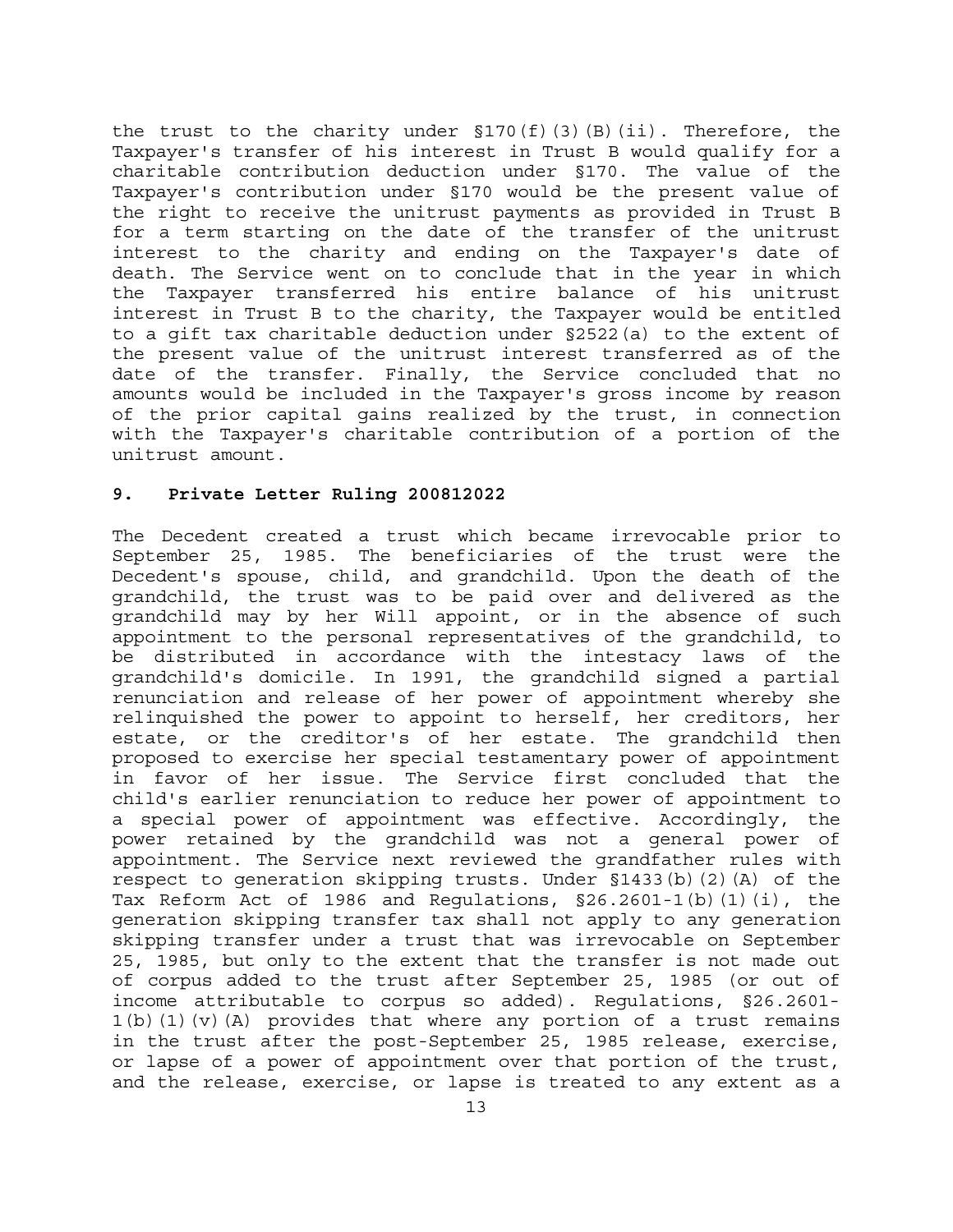taxable transfer under Chapter 11 or Chapter 12, the value of the entire portion of the trust subject to the power that was released, exercised, or lapsed is treated as an addition to the trust. The creator of the power will be considered the transferor of the addition except to the extent that the release, exercise, or lapse of the power is treated as a taxable transfer under Chapter 11 or Chapter 12. In the latter case, the transferor for purposes of Chapter 11 or Chapter 12 is the transferor for purposes of Chapter 13. The Service noted that the subject trust was exempt from generation skipping transfer tax. The Service noted that after the grandchild's renunciation, the grandchild retained only a limited power of appointment. Therefore, the exercise of the grandchild's limited power of appointment would not be deemed to constitute a constructive addition to the trust.

## **10. Private Letter Ruling 200821030**

The Decedent, a United States citizen, died survived by his spouse who was a resident of the United States but not a United States citizen. Upon the Decedent's death, his revocable inter vivos trust was to be divided into three (3) separate trusts. Trust A was to be funded with the surviving spouse's share of community property. Trust B was a marital trust intended to qualify as a Qualified Domestic Trust (QDOT). The QDOT was to be funded with the minimum amount necessary to reduce the federal estate tax to zero. The third trust, Trust C, was to be funded with the balance of the trust property. Upon the Decedent's death, certain insurance policies and IRAs passed directly to the Decedent's spouse outside the probate estate. The Estate hired a CPA to prepare Form 706. On Schedule M of the Form 706, the Estate listed a portion of the QDOT as qualifying for the marital deduction. In addition, the Estate listed the assets passing outside of probate to the surviving spouse as qualifying for the marital deduction. Certain other joint interests passed to the spouse by operation of law were not listed on Schedule M. The spouse was not advised to assign the IRAs and insurance policies that passed outside of probate to her to the QDOT, as is required under §2056A. The Estate requested an extension of time pursuant to Regulations, §301.9100-3 of the Procedure and Administration Regulations to make a QDOT election with respect to the Decedent's interest in the joint property and to assign the Decedent's interest in the joint property and the proceeds of life insurance policies to the QDOT. The Service first reviewed the requirements in order for a trust to qualify as a QDOT. The Service next noted that under §2056(d)(2)(B), if an interest in property passes outright from the Decedent to a non-citizen surviving spouse either by testamentary bequest or devise, by operation of law, or pursuant to an annuity or other similar plan or arrangement, and such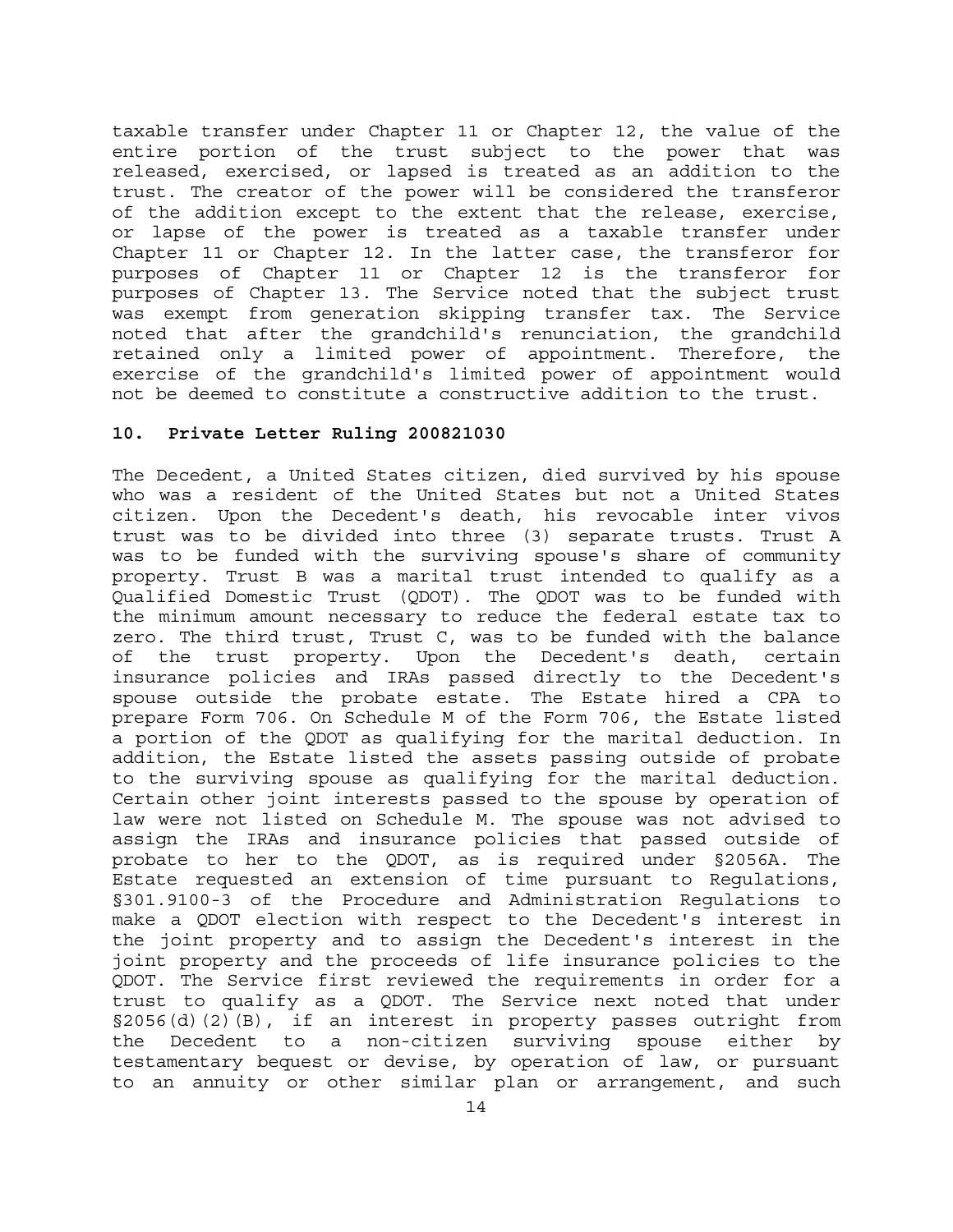property interest otherwise qualifies for the marital deduction except that it does not pass in a QDOT, then solely for purposes of §2056(d)(2)(A), the property is treated as passing to the surviving spouse in a QDOT if the property interest is assigned to the QDOT under an enforceable and irrevocable written assignment made on or before the date on which the return is filed and on or before the last date prescribed by law that the QDOT election may be made. Regulations, §20.2056A-4(c) prescribes rules for implementing §2056A(e) in the case of certain non-assignable annuities or other arrangements payable under retirement plans. Under those rules, property will be treated as passing in the form of the QDOT, notwithstanding that the spouse does not irrevocably transfer or assign the property to the QDOT. Those rules were not followed timely by the surviving spouse and Estate.

The Service noted that request for relief under Regulations, §301.9100-3 will be granted when the Taxpayer provides the evidence to establish to the satisfaction of the Commissioner that the Taxpayer acted reasonably and in good faith, and the grant of relief will not prejudice the interest of the government. Based on all of the facts, the Service concluded that the Executor made a valid QTIP election with respect to the Decedent's interest and the insurance policies listed on Schedule M of the 706. The Service further concluded that the requirements of Regulations, §301.9100-3 have been satisfied. Therefore, an extension of time was granted to make the QDOT election with respect to the joint property not listed on Schedule M.

## **11. Private Letter Ruling 200822003**

The Taxpayer established an irrevocable trust for the benefit of his issue. The trust was the owner and beneficiary of second to die life insurance policies insuring the Taxpayer and his spouse. The Trustee of the trust was one of the Taxpayer's children. Upon the death of the Taxpayer and his spouse, the trust was to be divided in equal shares for his children. The Taxpayer, his spouse, and the Trustee, entered into a collateral assignment split-dollar life insurance agreement. Under the agreement, the trust is designated as the owner of the policies. The owner may exercise all rights of ownership except the right of the collateral assignees (the Taxpayer and his spouse) upon termination of the agreement to be repaid the cash surrender value in the policies. While the Taxpayer and his spouse were living, the trust was obligated to pay that portion of the annual premiums equal to the economic benefit cost of current life insurance protection on the joint lives of the Taxpayer and his spouse. During the life of the survivor of the Taxpayer and his spouse,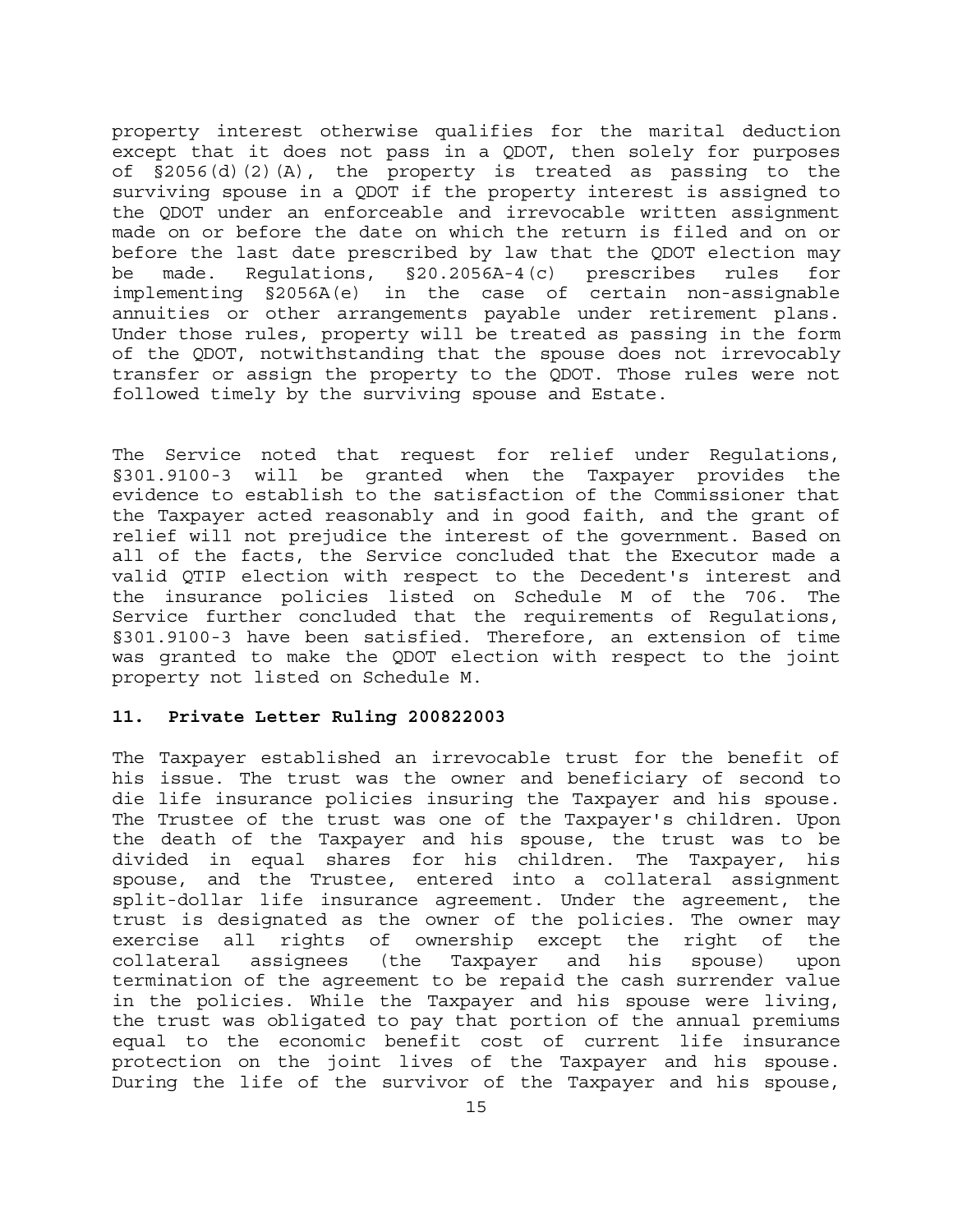they will pay the remaining portion of the annual premiums. Under the agreement, upon the death of the survivor of the Taxpayer and his spouse, the agreement terminates and the survivor's estate is to receive a portion of the proceeds of each policy equal to the cash surrender value of the policies prior to termination. The trust is designated the beneficiary of the balance of the insurance proceeds. To secure the Taxpayer and his spouse's respective estates' interest in the policies and its proceeds, the Trustee of the trust executed a collateral assignment. The Trustee specifically retained all rights of ownership in the policies subject to the rights of the Taxpayer and his spouse, or the estate of the survivor of them to receive the amount due on termination under the agreement. The Service reviewed Revenue Ruling 64-328, Notice 2002-8, and Revenue Ruling 2003-105. The Service noted that in the present case, under the terms of the agreement, the trust will pay the portion of the premium equal to the cost of current life insurance protection. The Taxpayer and his spouse would pay the balance of the premium, and the Taxpayer and/or his spouse (or the estate of the survivor) will be entitled to receive an amount equal to the policy cash surrender value on termination of the agreement, or the death of the survivor. The Service concluded that the payment of the premiums by the Taxpayer and his spouse, pursuant to the terms of the agreement, would not result in a gift by the Taxpayer and his spouse under §2511, provided that the amounts paid by the trust for life insurance benefits that the trust receives under the agreement are at least equal to the amount prescribed under Revenue Ruling 64-328, Revenue Ruling 66-110, and Notice 2002-8. The Service also concluded that if some or all of the cash surrender value is used (either directly or indirectly through loans) to fund the trust obligation to pay premiums, the Taxpayer and his spouse would be treated as making a gift at that time. The Service further provided that in the present case, under the agreement and the collateral assignment, neither the Taxpayer nor his spouse would hold any incidents of ownership over the policies. Accordingly, the Service concluded that the proceeds of the policy payable to the trust would not be included in the gross estate of the second to die of the Taxpayer and his spouse under §2042(2). The portion of the proceeds payable to the estate of the survivor of the Taxpayer and his spouse will be included under §2042(1).

## **12. Private Letter Ruling 200822008**

After September 25, 1985, the Grantor executed an inter vivos irrevocable trust. The trust was to be divided into two (2) separate trusts: the "Exempt Trust" and the "Non-Exempt Trust". The Exempt Trust was to be exempt from generation skipping tax by virtue of the GST exemption available to the Grantor and his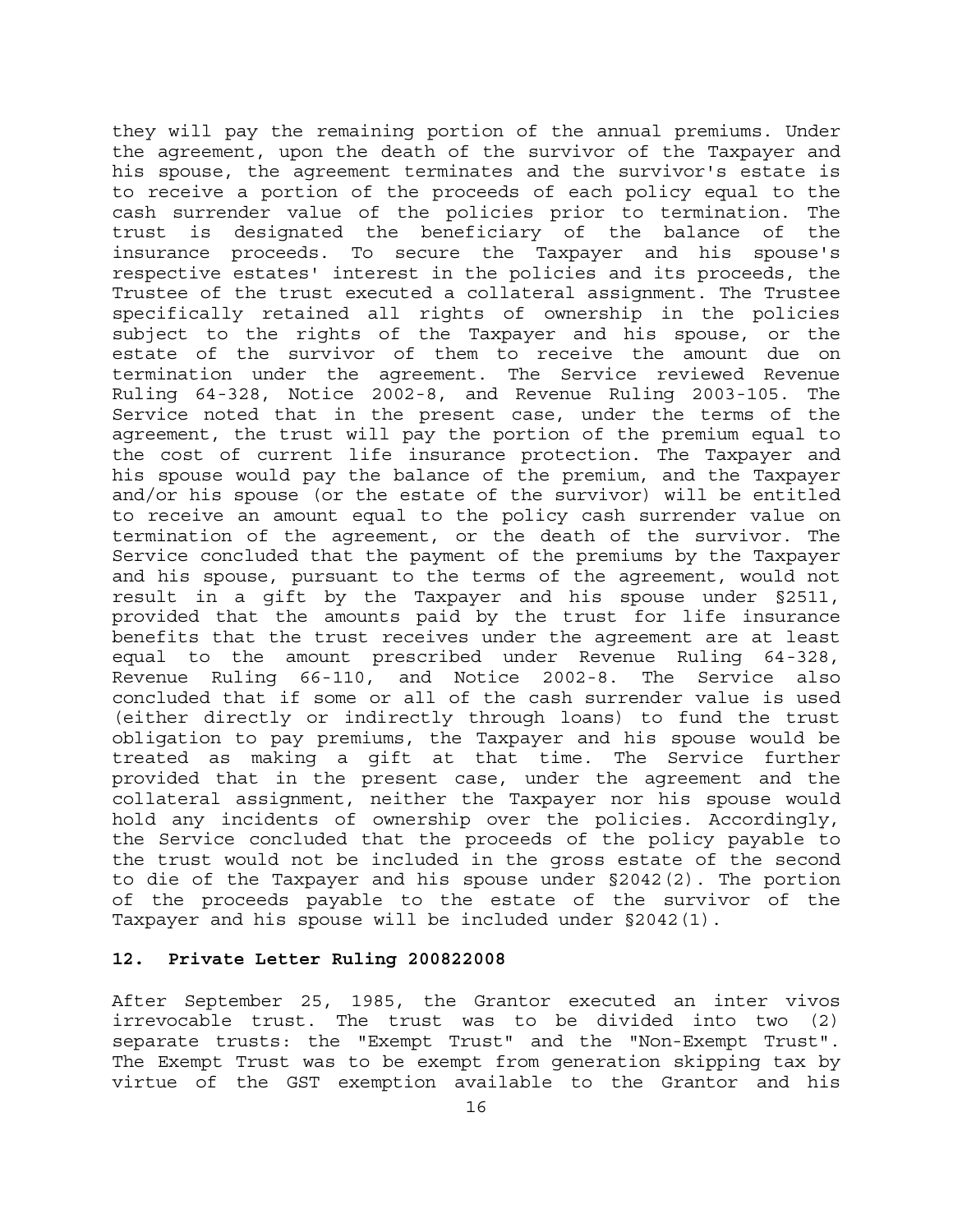spouse. The Exempt Trust and the Non-Exempt Trust were designed to be Grantor trusts. The trust document acknowledges that the Grantor would be treated as the owner of the trust under §671 and as a consequence would be required to include the trust income in determining his income tax liability. That provision further provides that the Trustee was prohibited from reimbursing the Grantor for any income tax and the Grantor expressly waives any right he may have to receive a reimbursement.

The Trustee proposed to petition the Court seeking a judgment modifying the trust. Under the proposed modification, the Trustee is authorized, subject to the approval of the "reimbursement committee" to pay to the Grantor those amounts sufficient to satisfy the Grantor's federal, state, or local income tax liability actually incurred by the Grantor attributable to the "pass through" of the trust's taxable income.

The Service first acknowledged there was nothing in the proposed reimbursement provision that would jeopardize the trust's status as a Grantor Trust, assuming it was a Grantor Trust.

The Service next reviewed the application of Revenue Ruling 2004- 64 to the situation at hand. In this case, under the proposed amendment, the Trustee would have the discretion to reimburse the Grantor with respect to income tax liability actually incurred by the Grantor attributable to trust items. The distribution must be approved by the reimbursement committee, which must consist of an individual or individuals who are not related to or subordinate to the Grantor within the meaning of §672(c). Accordingly, assuming that there is no understanding, expressed or implied, between the Grantor, the members of the reimbursement committee, and the Trustee regarding the Trustee's exercise of discretion, the Trustee's discretion to satisfy the Grantor's obligation would not alone cause the inclusion of the trust in the Grantor's gross estate for federal estate tax purposes. The subject trust was executed after September 25, 1985. The generation skipping tax does not apply to any generation skipping transfer under a trust that was irrevocable on September 25, 1985. With respect to grandfathered trusts, Regulations §26.2601-1(b)(4)(i)(D) provides that a modification in the governing instrument of an exempt trust will not cause the exempt trust to be subject to the provisions of Chapter 13, if the modification does not shift a beneficial interest in the trust to any beneficiary who occupies a lower generation than the person or persons who held the beneficial interest prior to the modification, and the modification does not extend the time for vesting of any beneficial interest in the trust beyond the period provided for in the original trust. The Service reasoned that a modification that does not affect the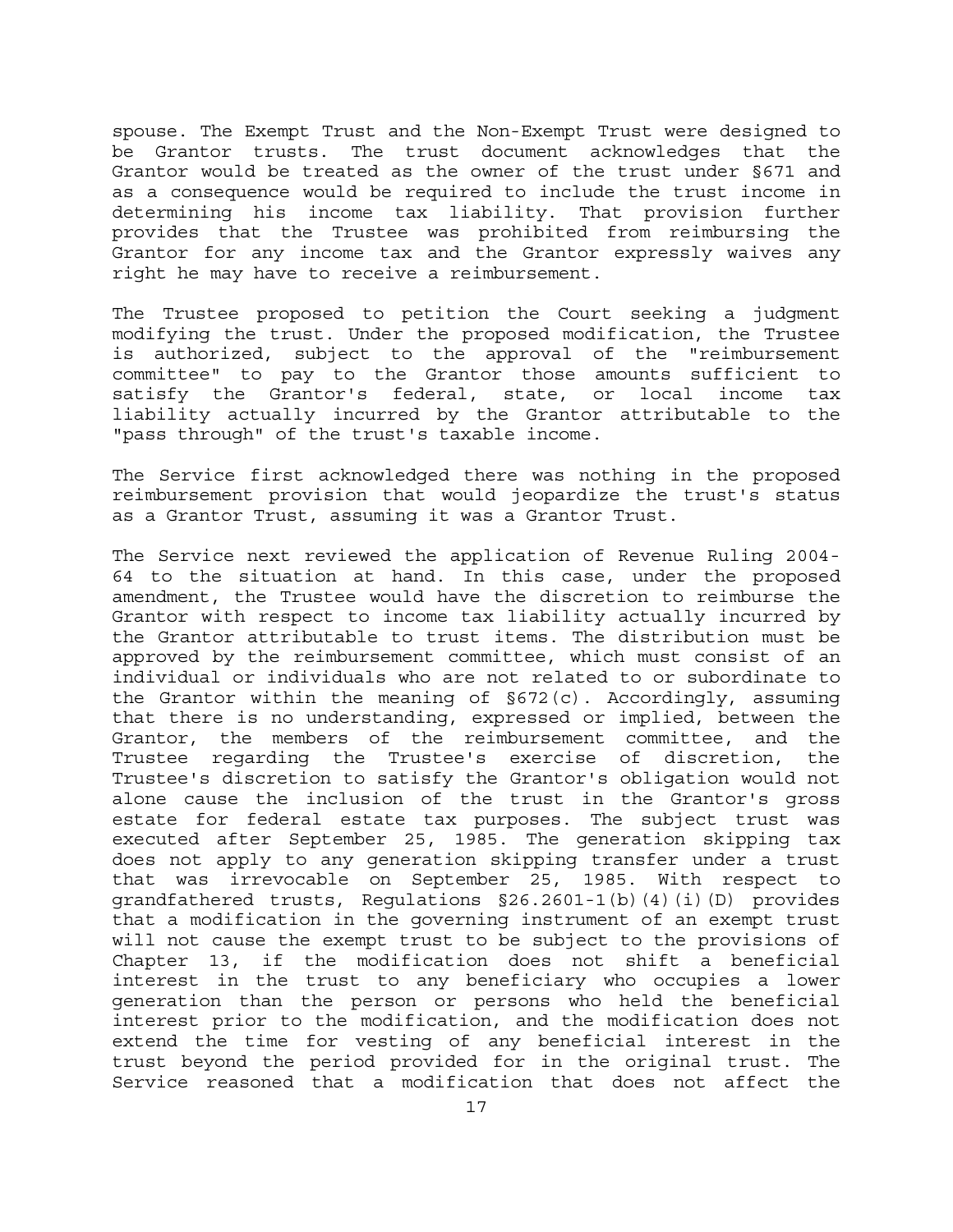exempt status of a trust that is not subject to the GST tax because it was irrevocable on September 25, 1985, should similarly not effect the inclusion ratio of a trust created after September 25, 1985. Accordingly, the Service concluded that the proposed modification would not affect the inclusion ratio of the exempt trust for GST tax purposes.

#### **13. Revenue Procedure 2007-45**

The Service has previously issued forms for qualified charitable remainder trust provisions, both mandatory clauses and alternative options. Revenue Procedures 2005-52 through 2005-59 provide charitable remainder unitrust forms. Revenue Procedures 2003-53 through 2003-60 provide charitable remainder annuity trust forms. For the first time, the Service has issued sample forms with respect to charitable lead trusts. Revenue Procedure 2007-45 provides forms for inter vivos charitable lead annuity trusts. This Revenue Procedure provides a sample trust that meets the requirements for an inter vivos charitable lead annuity trust that provides for annuity payments to one or more charitable beneficiaries for an annuity period followed by asset distribution to one or more non-charitable remaindermen. Guidance is provided for both Grantor and non-Grantor charitable lead annuity trusts. If the requirements of the forms are met, the gift to the charitable lead annuity trust qualifies for the §2055 estate tax charitable deduction, the §2522 gift tax charitable deduction, and possible income tax charitable deduction under §170.

#### **14. Revenue Procedure 2007-46**

Revenue Procedure 2007-46 provides forms with respect to testamentary charitable lead annuity trusts. Provided is a sample trust that meets the requirements for a testamentary charitable lead annuity trust that provides for annuity payments to one or more charitable beneficiaries for an annuity period followed by asset distribution to one or more non-charitable remaindermen. If the forms are followed, the value of the charitable lead annuity trust will be deductible by the Estate under §2055, and payment of the annuity amount to the charitable lead beneficiary will be deductible under §642(c)(1).

## **15. Revenue Procedure 2008-66**

This Revenue Procedure provides tax rates and brackets with respect to 2009 inflation adjustments.

The gift tax annual exclusion is increased to \$13,000.00 per donee for transfers made in 2009. The annual exclusion for gifts to a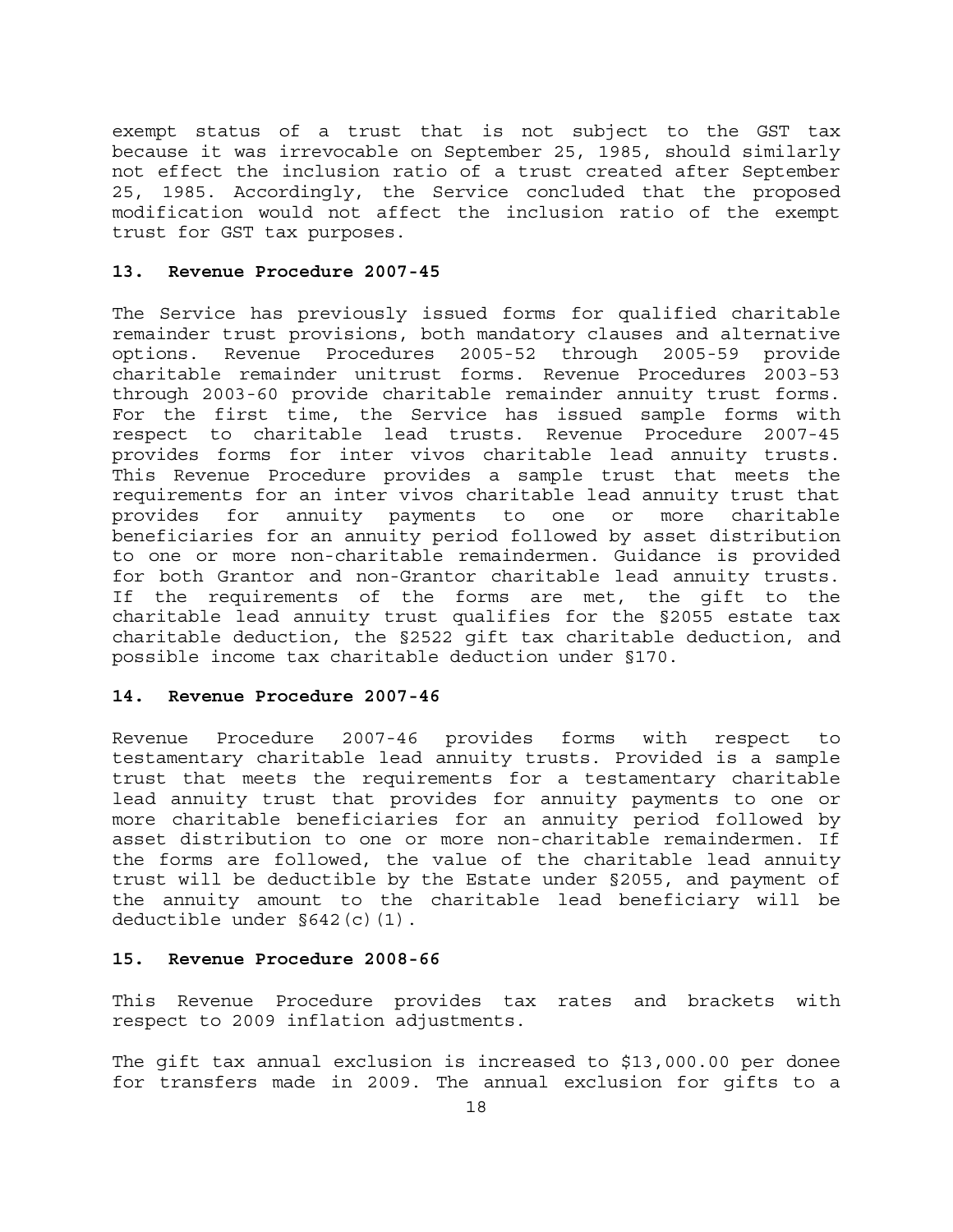non-U.S. citizen spouse is raised to \$133,000.00 for transfers made in 2009. The 2009 income tax rates for trusts and estates are: Income Rate Not over \$2,300.00 15% Over  $$2,300.00$  but not over  $$345.00 + 25$  on excess \$5,350.00 over \$2,300.00 Over \$5,350.00 but not over \$1,107.50 + 28% on \$8,200.00 excess over \$5,350.00 Over \$8,200.00 but not over \$1,905.50 + 33% on \$11,150.00 excess over \$8,200.00 Over \$11,150.00 \$2,879.00 + 35% on excess over \$11,150.00

#### **16. Revenue Ruling 2008-22**

In this Ruling, the Service provided that, for estate tax purposes, a substitution power will not, by itself, cause the value of the trust corpus to be includible in the Grantor's gross estate, provided the Trustee has fiduciary obligations (under local law) to ensure the Grantor's compliance with the terms of this power by satisfying itself that property acquired and substituted by the Grantor is of equivalent value and further provided that substitution power cannot be exercised in the manner that can shift benefits among the trust beneficiaries.

The Taxpayer established and funded an irrevocable inter vivos trust for the benefit of his descendants. The governing instrument provided that the Taxpayer had the power, exercisable at any time, to acquire any properties held in the trust by substituting other property of equivalent value. The power was exercisable by the Taxpayer in a non-fiduciary capacity, without the approval or consent of any person acting in a fiduciary capacity. To exercise the power of substitution, the Taxpayer must certify in writing that the substituted property and the trust property for which it is substituted are of equivalent value. In addition, under local law, the Trustee had a fiduciary obligation to ensure that the properties being exchanged are of equivalent value. Also under local law, if a trust has two or more beneficiaries, the Trustee has a duty to act impartially in investing and managing the trust, taking into account any differing interest of the beneficiaries. Further, the Trustee had the discretionary power to acquire, invest, reinvest, etc. and manage the trust property in accordance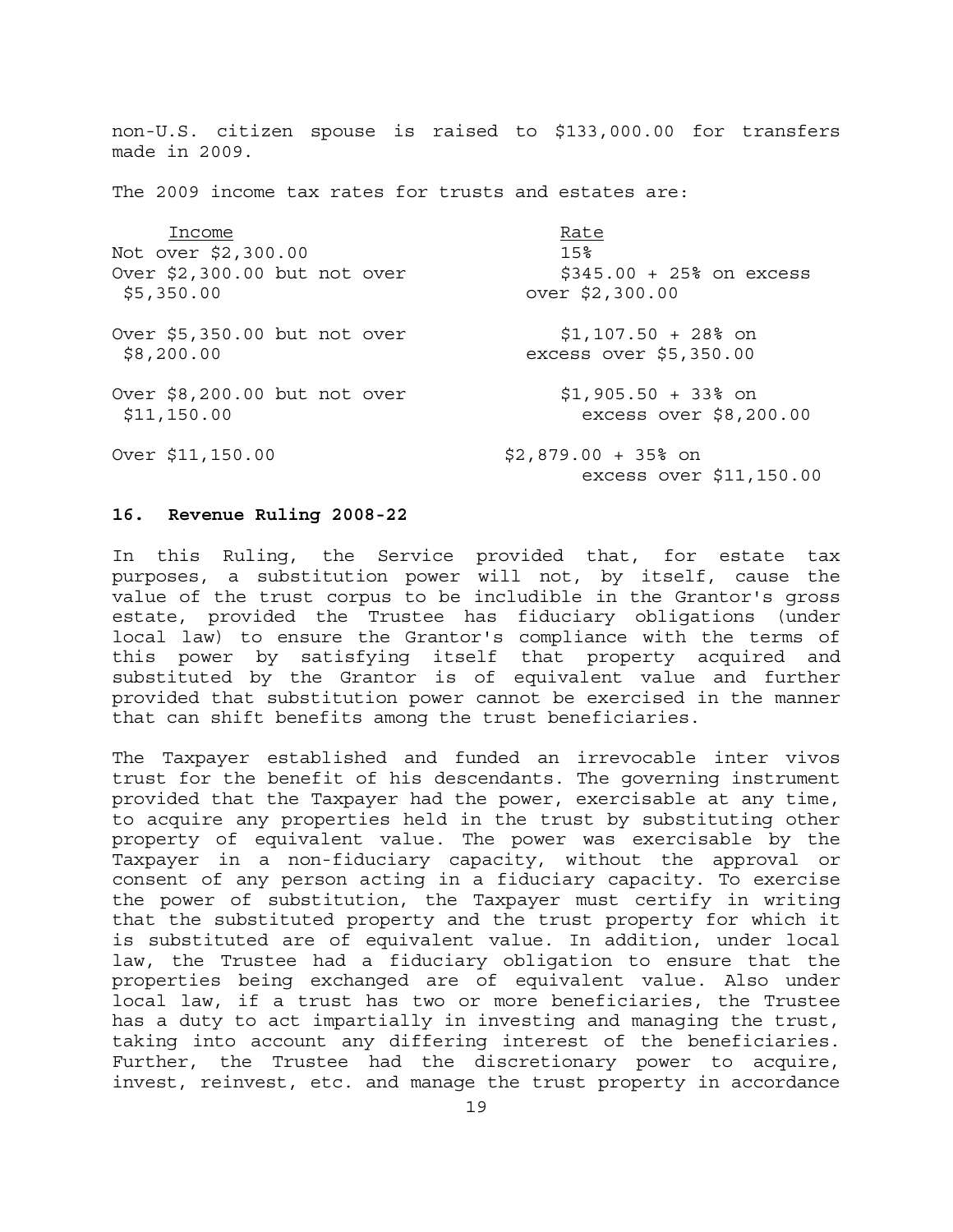with the standards provided by law. The Service analyzed §2036(a) and §2038(a). The Service also cited *Estate of Jordahl vs. Commissioner*. Under Jordahl, the Tax Court held that the Decedent's power to substitute assets of equal value was not a power to alter, amend, or revoke the trust within the meaning of §2038. The Service went on to analyze the Trustee's general fiduciary duties to the trust and its beneficiaries. It was noted that the Grantor of the trust holds the nonfiduciary power to replace trust assets with assets of equivalent value, but the Trustee has the duty to ensure that the value of the assets being replaced is equivalent to the value of the assets being substituted. Further, the Trustee's duty of impartiality meant that the Trustee must prevent any shifting of benefits between and among the beneficiaries that could otherwise result from a substitution of property.

The Service held that a Grantor's retained power, exercisable in a non-fiduciary capacity, to acquire property held in trust by substituting property of equivalent value will not, by itself, cause the value of the trust corpus to be includible in the Grantor's gross estate under §2036 or §2038, provided the Trustee has the fiduciary obligation (under local law or the trust instrument) to ensure the Grantor's compliance with the terms of this power by satisfying itself that the property acquired and substituted by the Grantor is, in fact, of equivalent value, and further provided that the substitution power cannot be exercised in a manner that can shift benefits among the trust beneficiaries. A substitution power cannot be exercised in a manner to shift benefits if: (a) the Trustee has both the power (under local law or the trust instrument) to reinvest the trust corpus and a duty of impartiality with respect to the trust beneficiary; or (b) the nature of the trust investments or the level of income produced by any or all of the trust investments do not impact the respective interests of the beneficiaries, such as when the trust is administered as a unitrust (under local law or the trust instrument) or when distributions from the trust are limited to discretionary distributions of principal and income.

## **17. Revenue Ruling 2008-35**

The Taxpayer/depositor entered into an agreement with a bank pursuant to which the Taxpayer agreed to deposit marketable securities and cash into an account described as a restricted management account (RMA). The terms of the RMA were designed to enhance the investment performance of this portfolio by allowing the bank and any investment advisor appointed by the bank to maximize the portfolio's long term performance without the risk of withdrawal of assets from the RMA before the expiration of the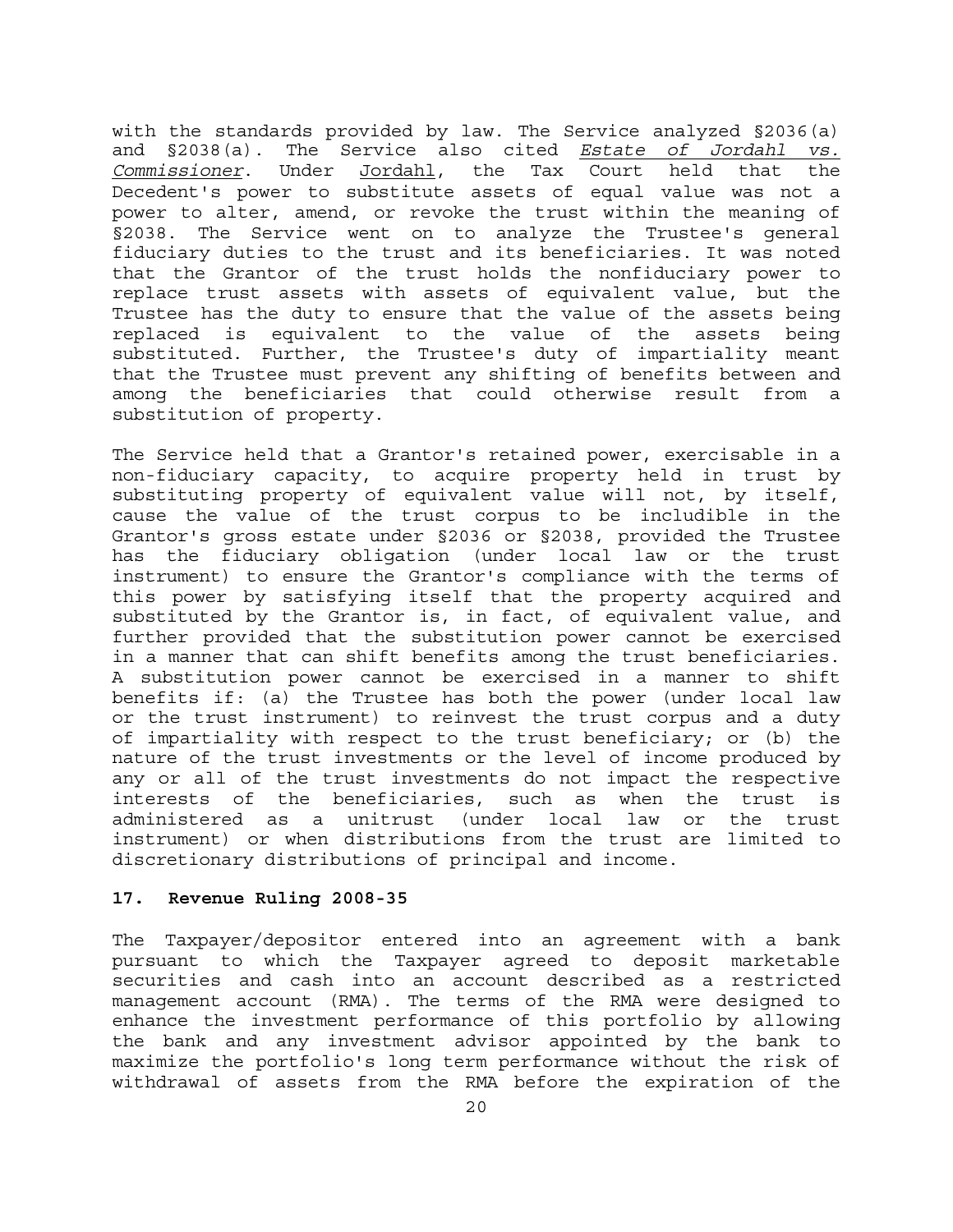selected term of the RMA. The bank agreed to accept a reduced investment management fee because the bank was guaranteed a fee over the fixed term of the RMA. During the term of the RMA, the bank will manage the RMA and have complete discretion regarding investment of the assets held in the RMA. All dividends, interest, and other income earned within the RMA are to be retained and reinvested, and no distributions of income or principal may be made from the RMA during the agreement term. The subject RMA provided that it would terminate on the fifth anniversary of the date of its execution. The Taxpayer funded the RMA with marketable securities and cash having a total value of \$50x. Later when the total fair market value of the assets held in the RMA is \$60x, the Taxpayer assigns one-sixth of the RMA to his child. A new RMA is established for the child with assets having a fair market value of \$10x. Later, the Taxpayer dies at a time when his RMA is \$55x.

The Service dealt with the issues concerning the fair market value of the gifted interest, as well as the fair market value of the interest retained until death. The Service analyzed §2512, §2031, §2036, and §2703. The Service held that the RMA agreement to manage the Taxpayer's assets reduced neither the fair market value of the transferred property for gift tax purposes nor the fair market value of the property included in the Taxpayer's gross estate for estate tax purposes. The Service held that notwithstanding the restrictions on the Taxpayer's ability to withdraw assets from the RMA and on the Taxpayer's ability to terminate or transfer an interest in the RMA, that the Taxpayer remains the sole and outright owner of the assets in the RMA and the income from those assets. The Taxpayer has not changed the nature of the Taxpayer's property by entering into the RMA agreement. Consequently, the Taxpayer's assets held in the RMA constitute the property to be valued for estate and gift tax purposes. The Service reasoned that any restrictions imposed by the RMA agreement relate primarily to the performance of the management contract, rather than to substantive restrictions on the underlying assets held in the RMA. Any restrictions on the Taxpayer's ability to withdraw assets, terminate the agreement, or transfer interest in the RMA, do not impact the price at which those assets would change hands between a willing buyer and willing seller. In that regard, the RMA is comparable to a retirement fund or an individual retirement account. In addition, §2036 applies to the Taxpayer's retained interest in the assets in the RMA. Further, §2703(a)(2) applies to disregard the restrictions on the sale or use of property for federal transfer tax valuation purposes. The Service held that the fair market value of the assets in an RMA for gift and estate tax purposes is determined based on the fair market value of the assets held in the RMA, without any reduction or discount to reflect restrictions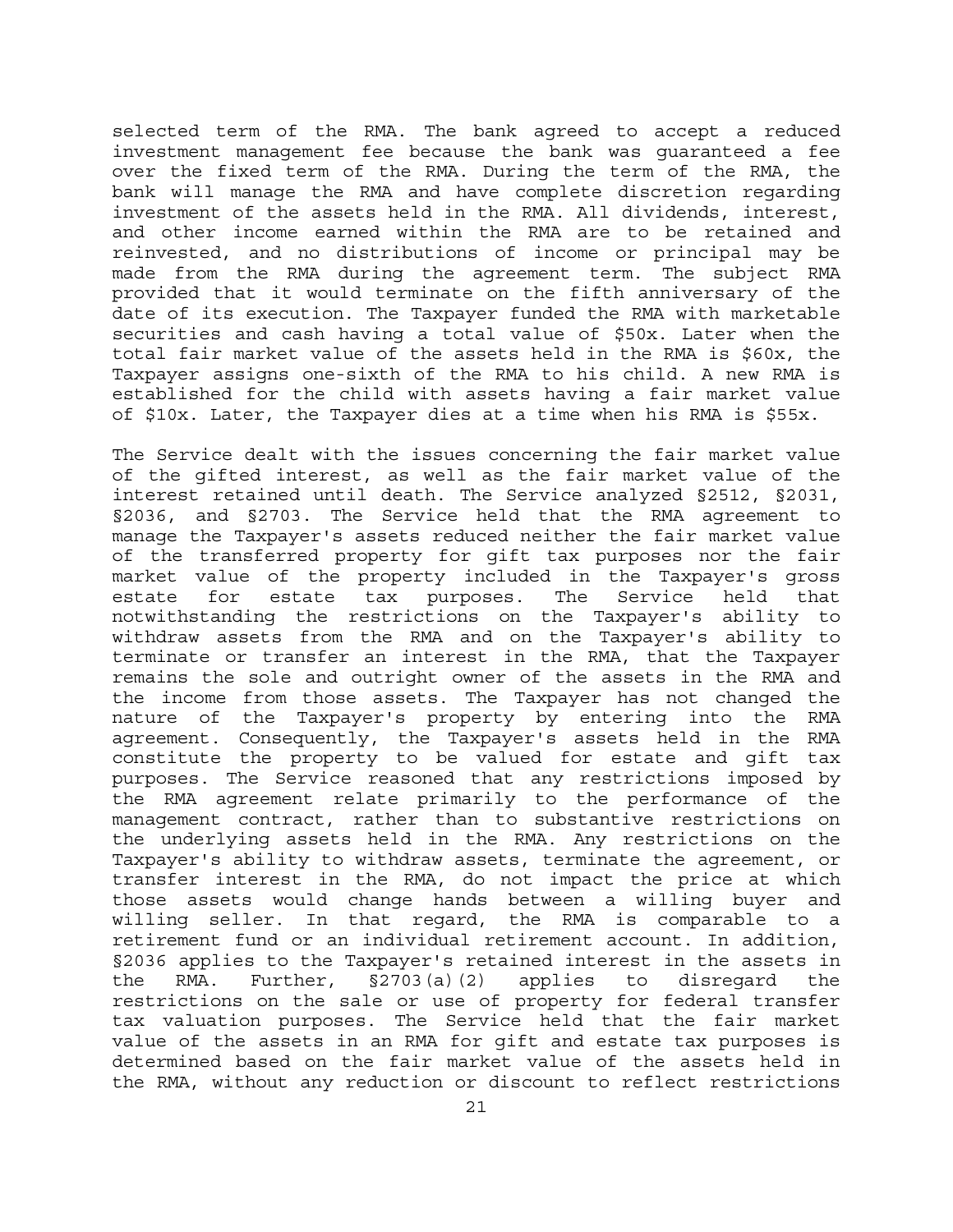imposed by the RMA agreement on the transfer of any part or all of the RMA or on the use of the assets held in the RMA.

## **18. Revenue Ruling 2008-41**

In one of the circumstances dealt with under this Revenue Ruling, a charitable remainder annuity trust or unitrust has two (2) or more individual beneficiaries, each of whom is entitled to an equal share of the annuity or unitrust amount, payable annually, during the recipient's lifetime and upon the death of one recipient, each surviving recipient becomes entitled for life to an equal share of the deceased recipient's annuity or unitrust amount. Upon the last recipient to die, the trust assets are to go to one or more charitable organizations. At issue is the division of the trust into separate and equal trusts, with one for each then living recipient. Each separate trust will continue to function as the same type of qualified charitable remainder trust as before the division. The trust fund is to be divided equally among and transferred to the new separate trusts. Each new separate trust is deemed to have an equal share of the predivision trust income. The individuals involved will pay all the costs associated with the division of the single trust into the separate trusts, including legal fees. Each of the separate trusts will have the same provisions as before except that: the separate trust may have different Trustees; after the division, each separate trust has only one recipient of the annuity or unitrust amount from that separate trust; each separate trust is administered and invested independently by its Trustees; upon the death of a recipient, the assets of that separate trust must be transferred to the separate trust of the surviving recipients; and upon the death of the last surviving recipient, the separate trust terminates and the assets are to be distributed to the charitable remainder beneficiaries. The charitable remainder beneficiaries of the prior trust are the remainder beneficiaries of each separate trust and are entitled to the same total remainder interest after the division of the trust as before.

The Service ruled favorably on the trust division. The Service held that the transfer of assets from a deceased recipient's separate trust to the separate trusts of the surviving recipients would not be treated as a prohibited additional contribution to a charitable remainder annuity trust. The Service held that the division of one trust into separate trusts does not cause the predivision trust or any separate trust to fail to be a qualified charitable remainder trust. The Service further held that the division was not a sale or exchange or other disposition which would produce a taxable gain or loss to the trust or the beneficiaries. The Ruling also dealt favorably with the basis of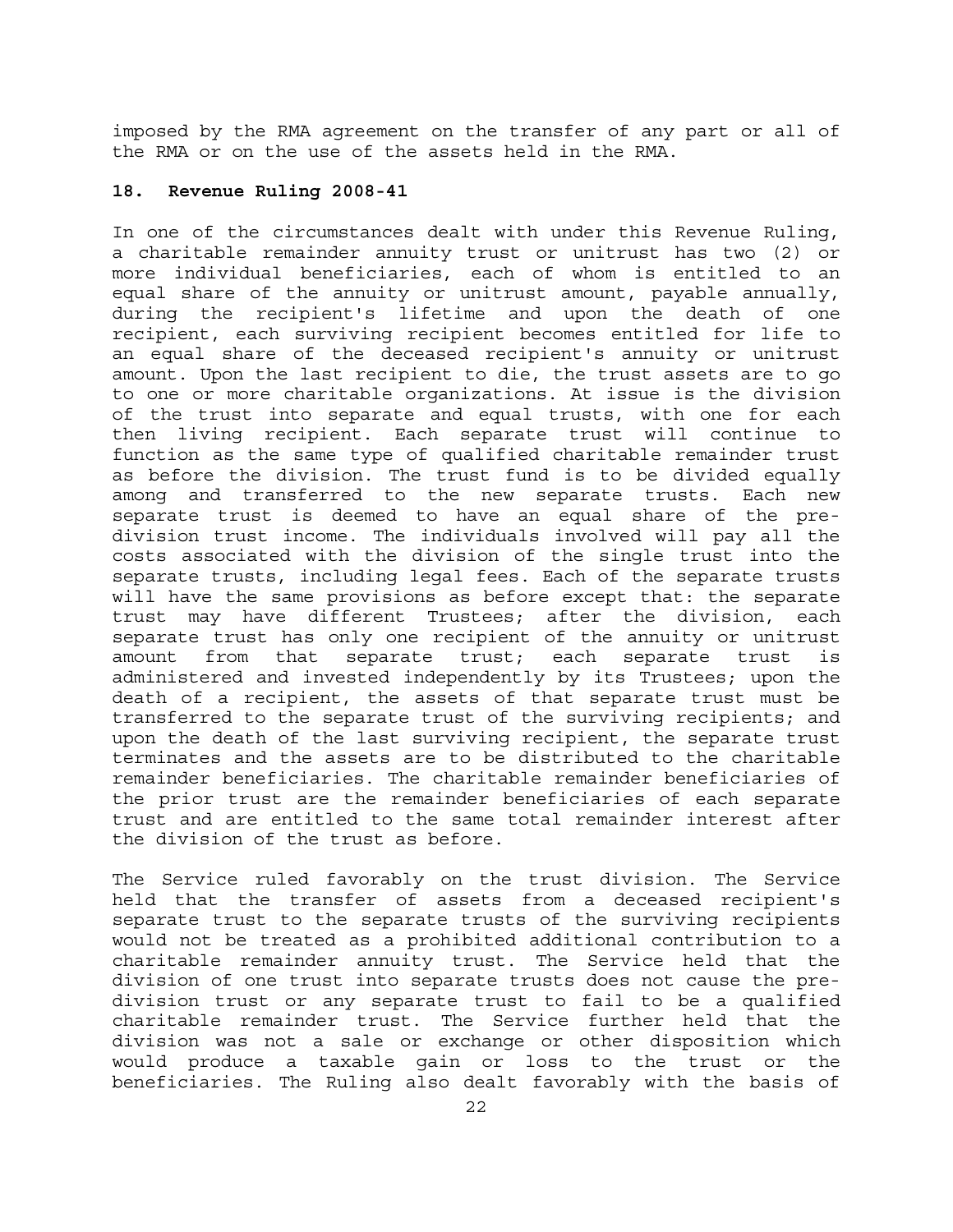the property in the separate trusts, the holding period, and other such issues.

## **19. Announcement 2008-17**

The Service issued an Advance Notice regarding transfer tax issues expected to be addressed in forthcoming proposed Regulations dealing with §529 plans. The IRS also requested comments on several income tax issues and on rules relating to the election to treat contributions under §529 plans as being made over a fiveyear period. The Service is concerned with potential abuse of §529 plans.

The Service indicated that the forthcoming proposed Regulations will contain an anti-abuse rule. One potential abuse is the creation of multiple §529 plans to take advantage of multiple annual exclusions, with the intention of subsequently changing all of the plans to a single beneficiary. Another example is naming one person as the account owner of multiple plans, with the intention of making multiple annual exclusion gifts to the plans, but with the single owner withdrawing all of the funds at a later time.

The Announcement proposes to treat a change of beneficiary as a gift by the account owner, not the old beneficiary as under existing rules, by treating the change as a deemed distribution to the account owner followed by a new gift. Distributions to the account owner will be taxed to the account owner on the entire amount distributed, less that owner's contributions to the plan. This would mean that if the account owner has made no contributions to the plan, the entire amount distributed to him, rather than just the earnings on the plan, is subject to income tax. The Notice asked for comments as to whether account owners should be limited to individuals and UTMA accounts. This would eliminate the possibility of using trusts as owners. The Notice suggest that UTMA's can contribute to the §529 plans, and the contribution would not be treated as a gift. The Notice indicates that if an individual creates a §529 account naming himself as the beneficiary, the contribution is not a gift. However, transfer taxes would be imposed if the beneficiary changed. Several rules are proposed with respect to when the account will be included in the beneficiary's estate if the beneficiary dies before the account has been completely distributed or changes the name to a new beneficiary. Estate inclusion would result if the account is distributed to the beneficiary's estate within six months of death. No estate inclusion would occur if a successor beneficiary is named who is in the same or older generation of the deceased beneficiary. No inclusion occurs if the account owner withdraws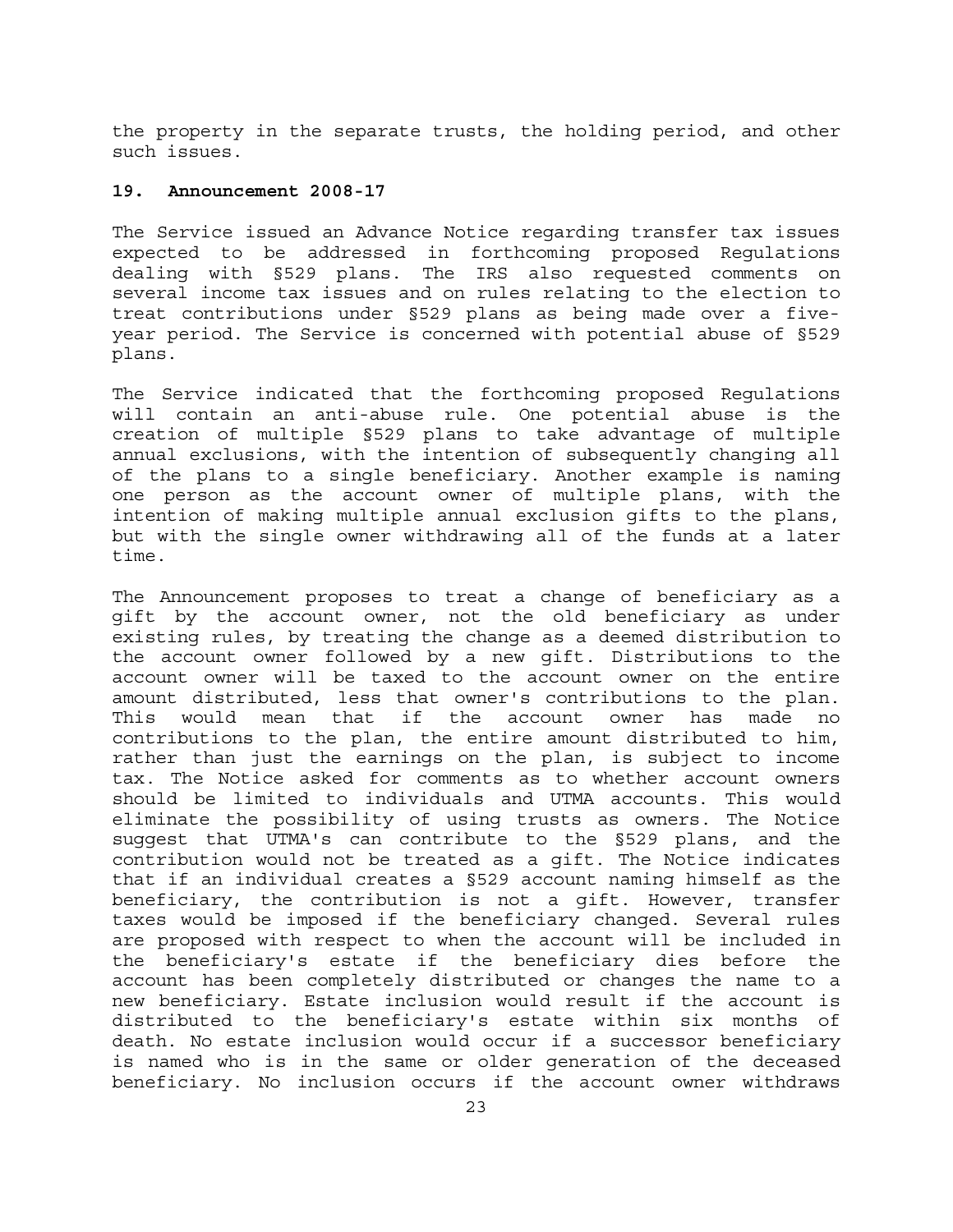the funds from the account. There is no inclusion in the beneficiary's estate if the account owner allows funds to remain in the account without naming a new beneficiary by the due date of filing the deceased beneficiary's estate tax return. The account will be deemed distributed to the account owner, making the account owner liable for income tax. The five year annual exclusion election may be made on the last gift tax return filed by the donor before the due date, or if a timely return is not filed, on the first gift tax return filed by the donor after the due date. The election is irrevocable. If the contribution in the year exceeds five years of annual exclusions, the excess is treated as a gift in the year of the contribution. The election may be made by the donor and the donor's spouse by making the split gift election under §2513.

## **20. Notice 2008-42**

This Notice provides guidance regarding the application of §101(j) and §264(f) to life insurance contracts that are subject to splitdollar life insurance arrangements. IRC, §101(j) applies to life insurance contracts issued after August 17, 2006. IRC, §264(f) applies to contracts issued after June 8, 1997. IRC, §101(j)(i) provides that in the case of an employer owned life insurance contract, the amount of death benefits excluded from gross income of the applicable policy holder under §101(a)(1) shall not exceed the amount equal to the sum of the premiums and other amounts paid by the policy holder for the contracts. For this purpose, an employee-owned life insurance contract is a life insurance contract that: (i) is owned by a person engaged in a trade or business and under which such person is directly or indirectly a beneficiary under the contract; and (ii) covers the life on an insured who is an employee with respect to the trade or business on the date the contract was issued. An applicable policy holder is generally a person who owns an employer-owned life insurance contract. IRC, §101(j)(2) provides exceptions to the general rule of §101(j)(1) in the case of certain employer-owned life insurance contracts with respect to which certain notice and consent requirements are met. IRC, §264(f)(1) provides that no deduction shall be allowed for that portion of the taxpayer's interest expense which is allocable to unborrowed policy cash value with respect to a life insurance policy or an annuity or endowment contract.

Both §101(j) and §264(f) apply to "life insurance contracts" as defined in §7702. That is any contract that is a life insurance contract under applicable law. Under §7702, the term "life insurance contract" generally does not encompass the terms of an arrangement, such as a split-dollar arrangement, of which the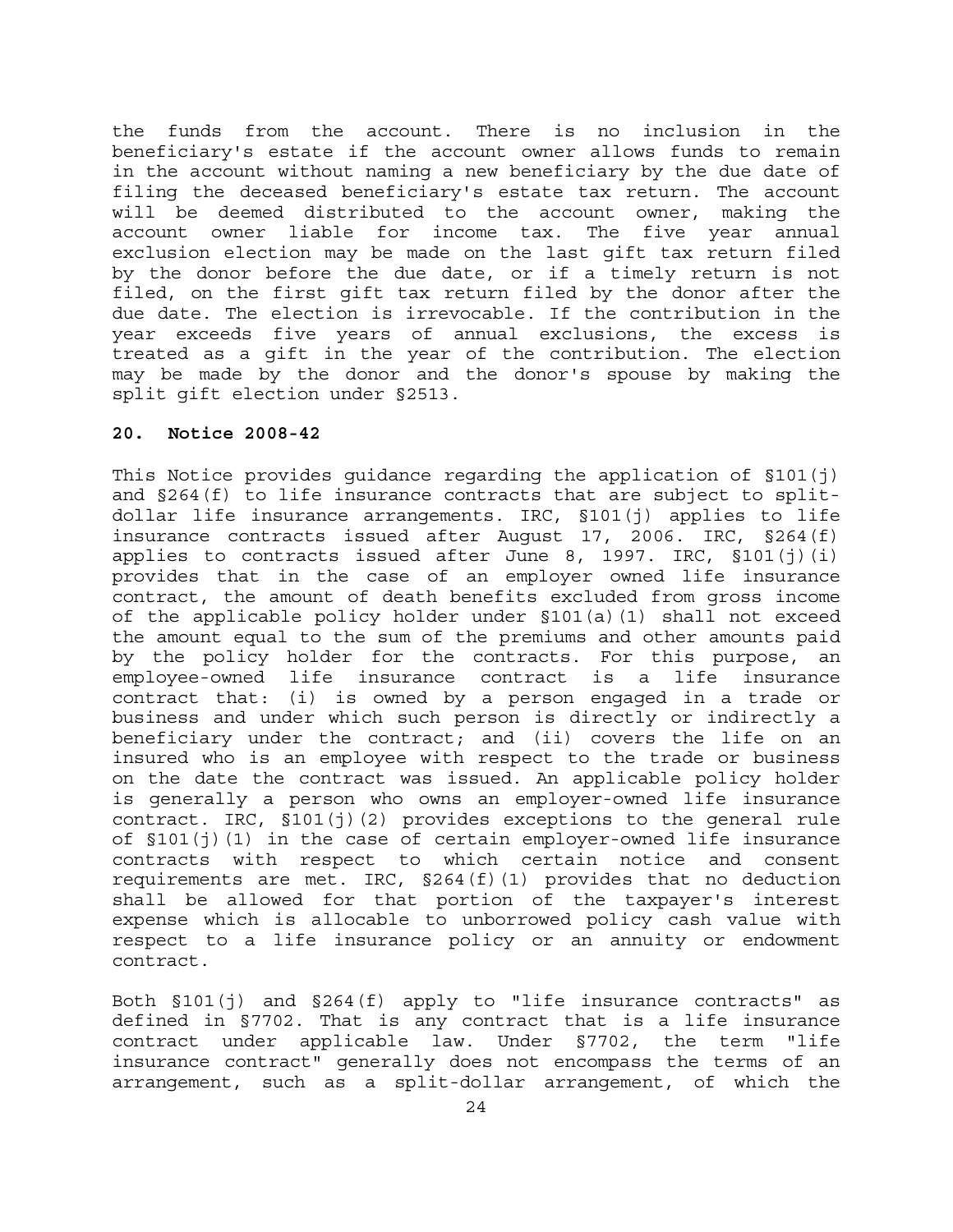contract is a part. A modification of a split-dollar insurance arrangement that does not involve any change to the life insurance contract underlying the arrangement, will not be treated as a material change in the life insurance contract for purposes of  $$101(i)$  and  $$264(f)$ .

## **21. Notice 2008-116**

On January 16, 2008, the Supreme Court issued its decision in *Knight vs. Commissioner*, holding that costs paid to an investment advisor by a nongrantor trust or estate generally are subject to the two percent floor for miscellaneous itemized deductions under §67(a). The IRS is expected to issue regulations under §67 consistent with the Supreme Court's holding in Knight. The Regulations will also address the issue raised when a nongrantor trust or estate pays a bundled fiduciary fee for costs incurred in-house by the fiduciary, some of which are subject to the two percent floor and some of which are fully deductible without regard to the two percent floor. The Regulations were not issued in time to be applicable for the 2008 tax year. In Notice 2008-32, interim guidance was provided that specifically addressed the treatment of a bundled fiduciary fee. In short, Notice 2008-32 provided that taxpayers would not be required to determine the portion of the bundled fiduciary fee that is subject to the two percent floor under §67 for any taxable year beginning before January 1, 2008. Notice 2008-116 extended the interim guidance for any taxable year beginning before January 1, 2009. Accordingly, for each such taxable year, taxpayers may deduct the full amount of the bundled fiduciary fee without regard to two percent floor. Query how bundled fiduciary fees are to be treated for 2009?

## **22. CCA 200803016**

At the time of his death, the Decedent owned an interest in an LLC. The LLC was the owner of a seventy-five percent interest in real property comprising a retail shopping center. At the time of the Decedent's death, the LLC was treated as a partnership with fifteen or fewer members and considered a closely held business within the meaning of §6166(b). The estate tax return for the Decedent's estate was promptly filed and an election under §6166 was made. The Executors of the estate drafted a written agreement as required under §6324A(c) consenting to the creation of a special estate tax lien. In lieu of the bond required by §6165, the Executors consented to the placement of a 15-year estate tax lien under §6324A on the interest in the LLC to secure the payment of the deferred taxes. In addition to the §6324A(c) written agreement, the Estate submitted a proposed Pledge and Escrow Agreement.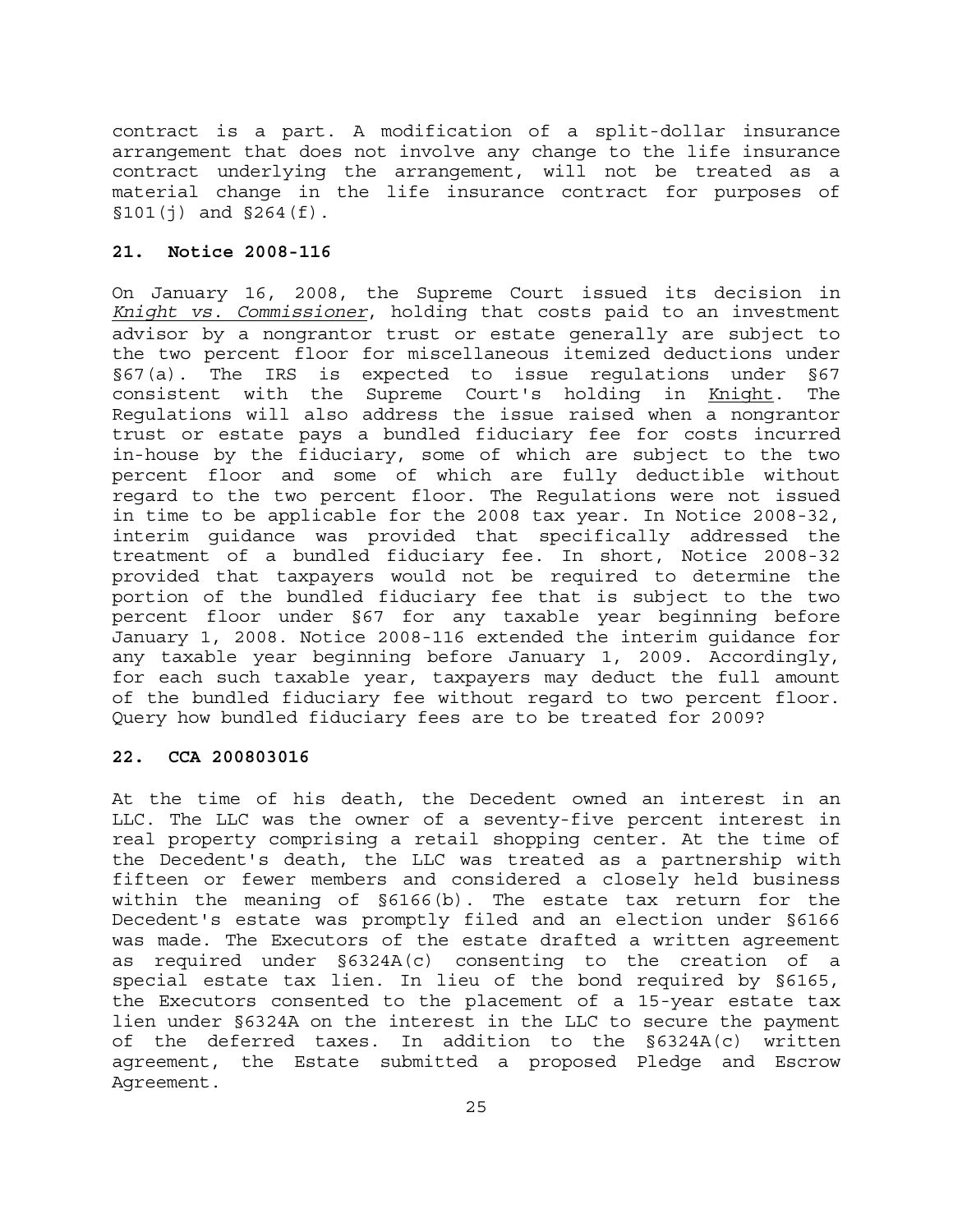Under §6166, an Executor may elect to defer the payment of taxes for five years and pay the balance of interest and tax due in installments over a period of ten years if the estate consists largely of interest in a closely held business. IRC, §6324A provides that in the case of an election under IRC, §6166, if the Executor makes an election and files an agreement described in §6324A(c), the deferred amount, plus interest, penalties and accruals, shall be a lien in favor of the United States on the §6166 property. A special lien is created by §6324A in lieu of the general estate tax lien of §6324, and in lieu of the bond required under §6165. IRC, §6324A(c)(1)(A) provides that the collateral offered to secure the lien may be an interest in "real or other property". The interest offered by the Estate in the LLC qualified as "other property". However, the Service may accept the interest in the LLC only when three statutory requirements in §6324A(b) are met. First, the collateral must be expected to survive the deferral period. Second, the collateral must be identified in the agreement. Third, the value of the collateral must be sufficient to pay the estate tax liability plus the aggregate amount of interest payable over the first four years of the accrual period. The Service determines whether such provisions have been met. If the three requirements under §6324A are met, the §6324A special lien arises and the collateral must be accepted by the Service. The Service does not have the authority to reject collateral proffered by the Estate on the grounds that it would be burdensome for the Service to determine the value. Nor does the Service have the authority to reject collateral proffered by the Estate because the Service would prefer other collateral. Congress gave the Service a very limited role in the creation of the §6324A special lien; i.e. the Service determines whether the statutory requirements have been met. If the statutory requirements have been met, the special lien arises under the statute and the Service must accept the interest in the LLC. If the Service concludes that the requirements have not been met, the Service has the right to reject the interest in the LLC as collateral.

IRC, §6324A(c) requires a written agreement protecting the Service's interest in the collateral securing the §6324A special lien. Except for the §6324A(c) written agreement, the Code does not require the Service to enter into any additional agreements, such as a Pledge or Escrow Agreement. Nor does the Code preclude the Service from entering into such types of additional agreements. Whether they enter into a Pledge or Escrow Agreement in addition to the required §6324A(c) written agreement is a matter to be determined by the facts and circumstances of each particular case.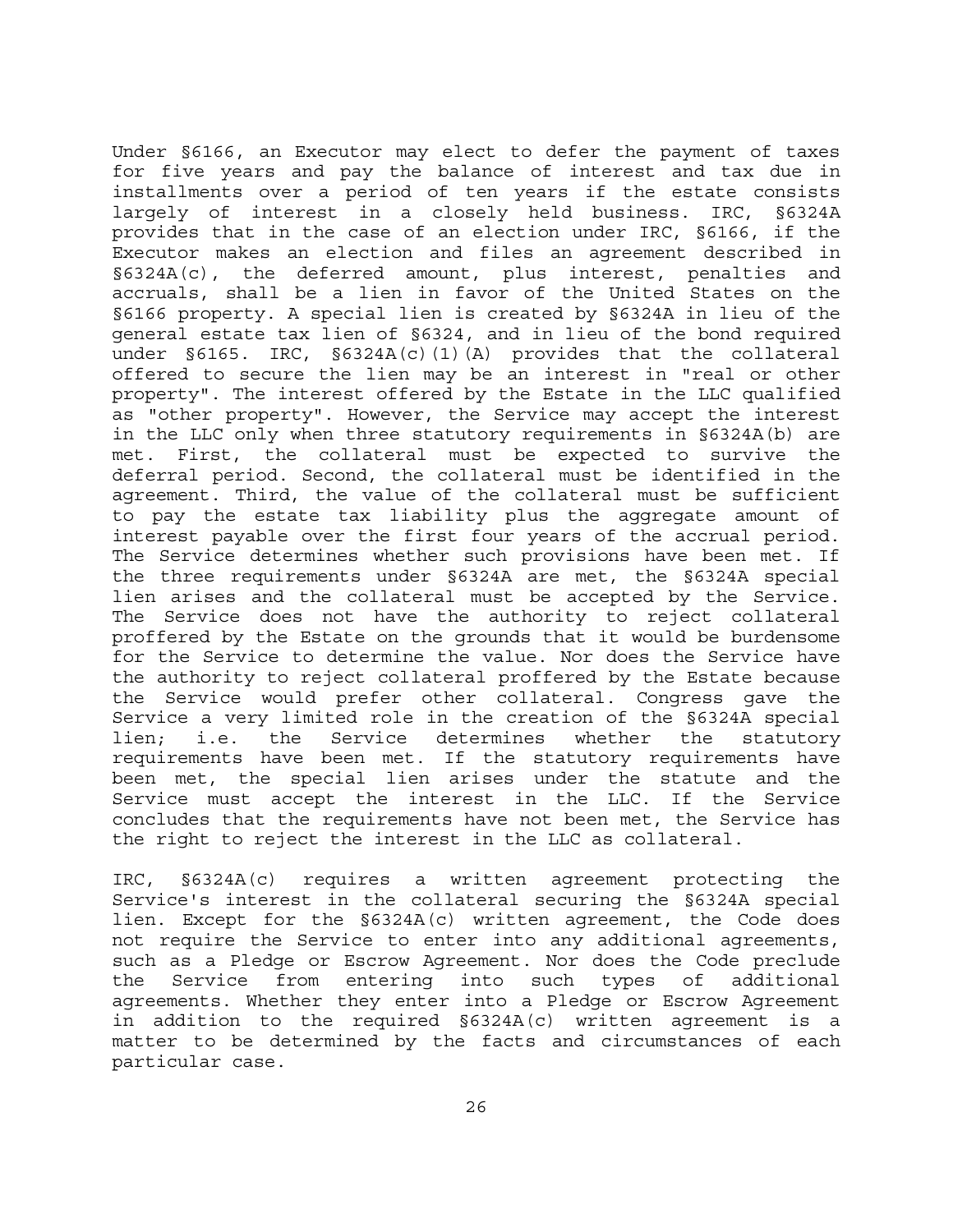## **23. CCA 200836027**

Under §6161, the Taxpayer requested and was granted (due to economic hardship) an extension of time for paying the estate tax. During the period of extension for paying the estate tax, interest on the unpaid estate tax continued to accrue. The Taxpayer filed a Form 1041 and claimed a deduction on the income tax return for the amount of interest due on the unpaid estate tax. The issue addressed was whether or not the interest on estate tax accrued during the period of extension for paying tax under §6161 is deductible under §163. The Service noted that §163(a) provides that a deduction is allowed for interest paid or accrued on indebtedness. However, under §163(h)(i), no deduction is allowed for personal interest paid. Only six types of interest listed in §163(h)(2)(A) thru (F) qualify as deductible, non-personal interest. IRC, §163(h)(2)(E) states that where an extension of time for payment of estate taxes in effect under §6163, interest payable on the estate tax during that period of extension is allowable as an income tax deduction. Other than interest payable on estate tax during the period of extension under §6163, all interest with respect to other extensions of time for paying estate tax are considered personal interest for purposes of the income tax deduction, and thus are not allowed as an income tax deduction.

This Chief Counsel Advice cites Jeffrey M. Pennell for the proposition that the deduction of interest paid under §6161 is open to debate. This Chief Counsel Advice indicates that the plain language of the statute indicates that no deduction is available.

## **24. Action on Decision 2008-001**

The Service has announced that it will not acquiesce in the Tax Court's decision in *Kohler vs. Commissioner*. In Kohler, the Decedent owned common stock in the Kohler Company at the time of his death. The stock was not subject to restrictions. Subject to the Decedent's death, and prior to the alternate valuation date, the company underwent a tax-free reorganization under §368(a). Pursuant to reorganization, the Decedent's estate opted to exchange its stock for stock that was subject to restrictions. The Estate then elected to use a six month alternate valuation date under §2032(a)(2). In determining the value of the Kohler stock on that date, the Estate discounted the fair market value of the stock to account for the post-death restrictions. The Commissioner determined that no discount for post-death restrictions was permitted and the Estate then filed a petition with the Tax Court. The Tax Court disagreed with the Commissioner and held for the Taxpayer. The Tax Court focused on whether or not the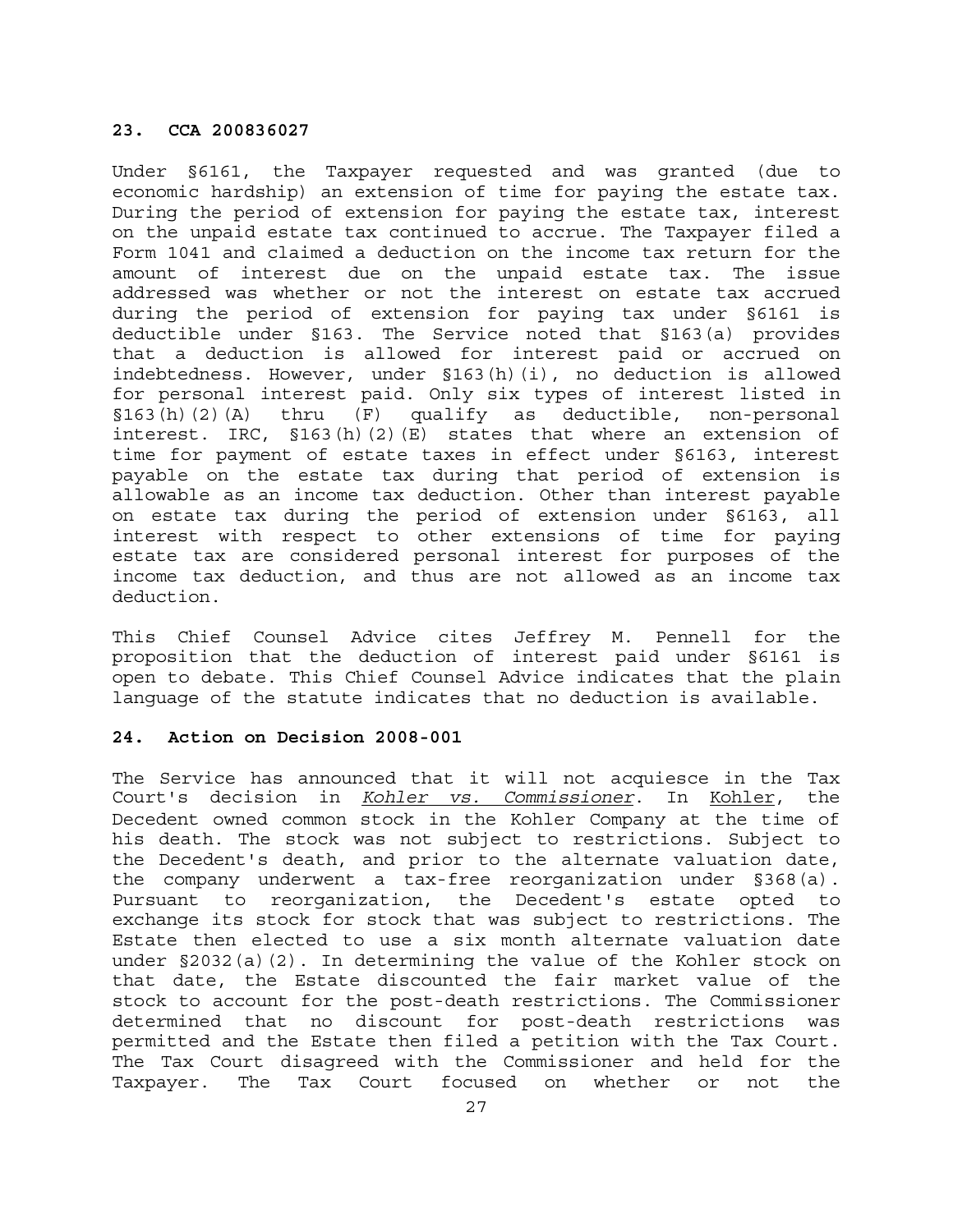reorganization was a disposition for purposes of §2032(a)(1). The Tax Court reasoned that since the tax-free reorganization under §368(a) did not constitute a disposition (which would otherwise require valuation on the date of disposition under  $\S 2032(a)(1)$ , the Court had to value the property in the condition it existed as of the date six months after the Decedent's death, pursuant to §2032(a)(2). The Service believes that the Tax Court erred in focusing on whether a disposition had occurred rather than on whether it should take into account a change in character of the property that had occurred during the alternate valuation period. Regulations, §20.2032-1(c)(1) addresses what constitutes a disposition for purposes of determining when to value the property, not the character of the property to be valued. The character of the property to be valued in Kohler was established for valuation purposes as of the date of death. Consequently, the Service believes that the Tax Court should have ignored changes in the character of the stock due to post-death restrictions in determining the value of the stock on the alternate valuation date.

## **25. Proposed Regulations §20.2032-1**

In response to Kohler, and in accordance with Action on Decision 2008-001, the Service has issued new proposed Regulations under §20.2032-1. Proposed Regulations, §20.2032-1(f)(1) provides as follows:

"In general. The election to use the alternate valuation method under section 2032 permits the property included in the gross estate to be valued as of the alternate valuation date to the extent that the change in value during the alternate valuation period is the result of market conditions. The term market conditions is defined as events outside the control of the decedent (or the decedent's executor or trustee) or other persons whose property is being valued that affect the fair market value of the property being valued. Changes in value due to mere lapse of time or to other post-death events other than market conditions will be ignored in determining the value of the Decedent's gross estate under the alternate valuation method."

Proposed Regulations, §20.2032-1(f)(3)(i) provides as follows:

"In general. In order to eliminate changes in value due to postdeath events other than market conditions, any interest or estate affected by post-death events other than market conditions is included in a decedent's gross estate under the alternate valuation method at its value as of the date of the decedent's death, with adjustment for any change in value that is due to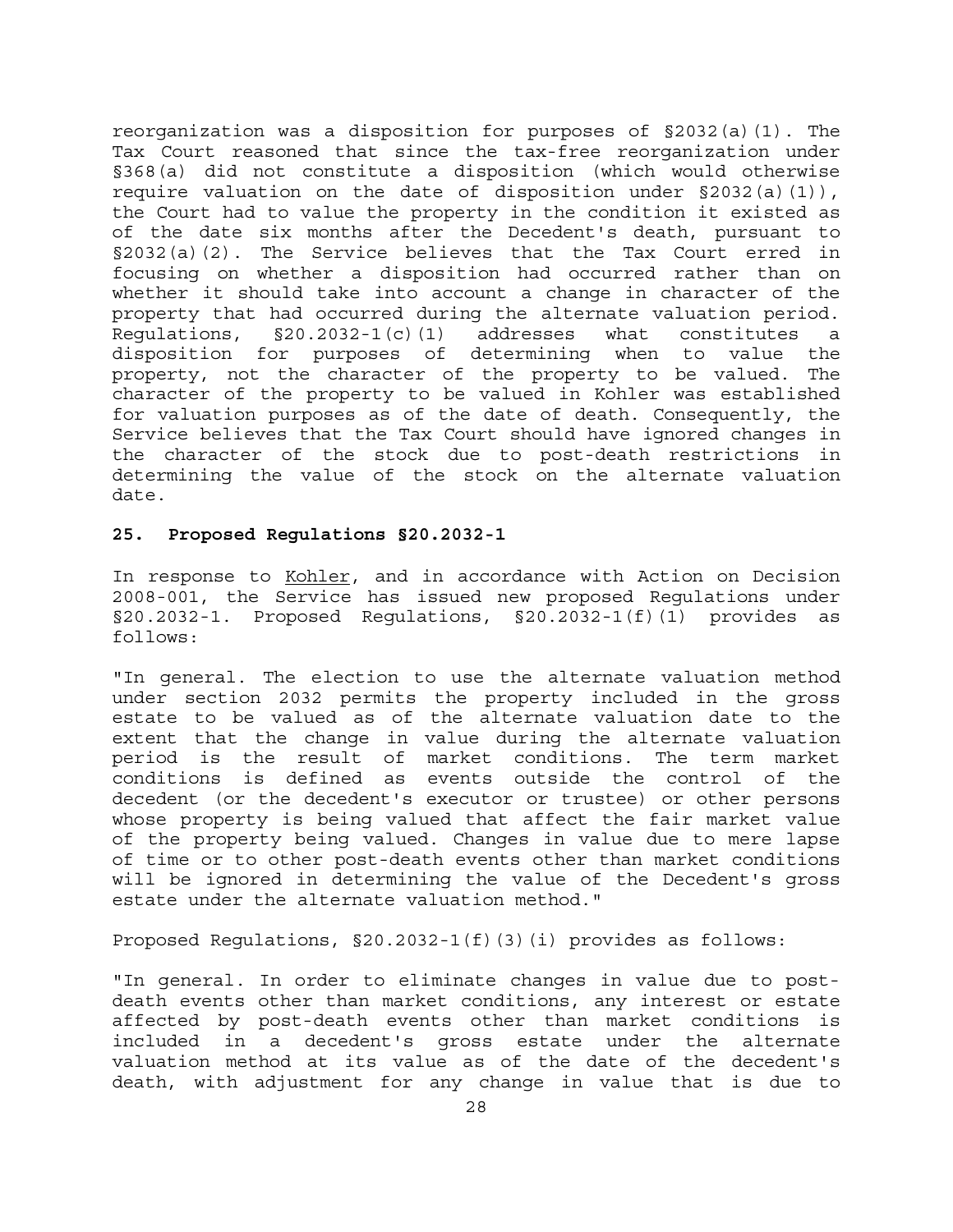market conditions. The term post-death events includes, but is not limited to, a reorganization of the entity (for example, corporation, partnership, or limited liability company) in which the estate holds an interest, a distribution of cash or other property to the estate from such entity, or one or more distributions by the estate of a fractional interest in such entity."

The Proposed Regulations offer a series of examples dealing with post-death market conditions and other post-death events. Example (1) is the "anti-Kohler" example. This example deals specifically with a tax-free reorganization occurring after the date of death and prior to the alternate valuation date. The Proposed Regulations, when they become final, are to be applicable to estates of decedent's dying on or after April 25, 2008.

## **26. Anthony vs. U.S., 101 AFTR 2d 2008-983**

The Decedent sustained serious injuries in an automobile accident. The Decedent agreed to a structured settlement of his claims and thereby became the beneficiary of three (3) annuities. The payments due under two (2) of the annuities could not be "anticipated, sold, assigned, or encumbered". The Decedent died after having entered into the structured settlement. At the time of his death, the Decedent was scheduled to receive ten (10) additional annual payments from one annuity and monthly payments for a period of ten (10) years from the other two. The Decedent's estate initially estimated the present value of the Decedent's right in the guaranteed payments using the tables in §7520. Later, the Estate claimed it had overvalued the annuities. According to the Estate, the annuities should have been assigned their fair market value without regard to the annuity tables, because the nontransferability clauses rendered the annuities subject to a restriction under Regulations, §20.7520-3(b)(1)(ii).

Based on this reported overvaluation, the Estate filed a claim for refund. The IRS denied the claim. The Estate filed suit for refund in Federal District Court. The District Court found that the annuities were properly valued under the tables and that no tax refund was due. The Estate appealed to the Fifth Circuit Court of Appeals.

The Court of Appeals first indicated that while a mathematical computation of fair market value is an issue of fact, the determination of the proper valuation method under the Code is a question of law that the Court reviewed de novo. The Court then discussed general valuation principles regarding fair market value. The fair market value of an annuity is generally determined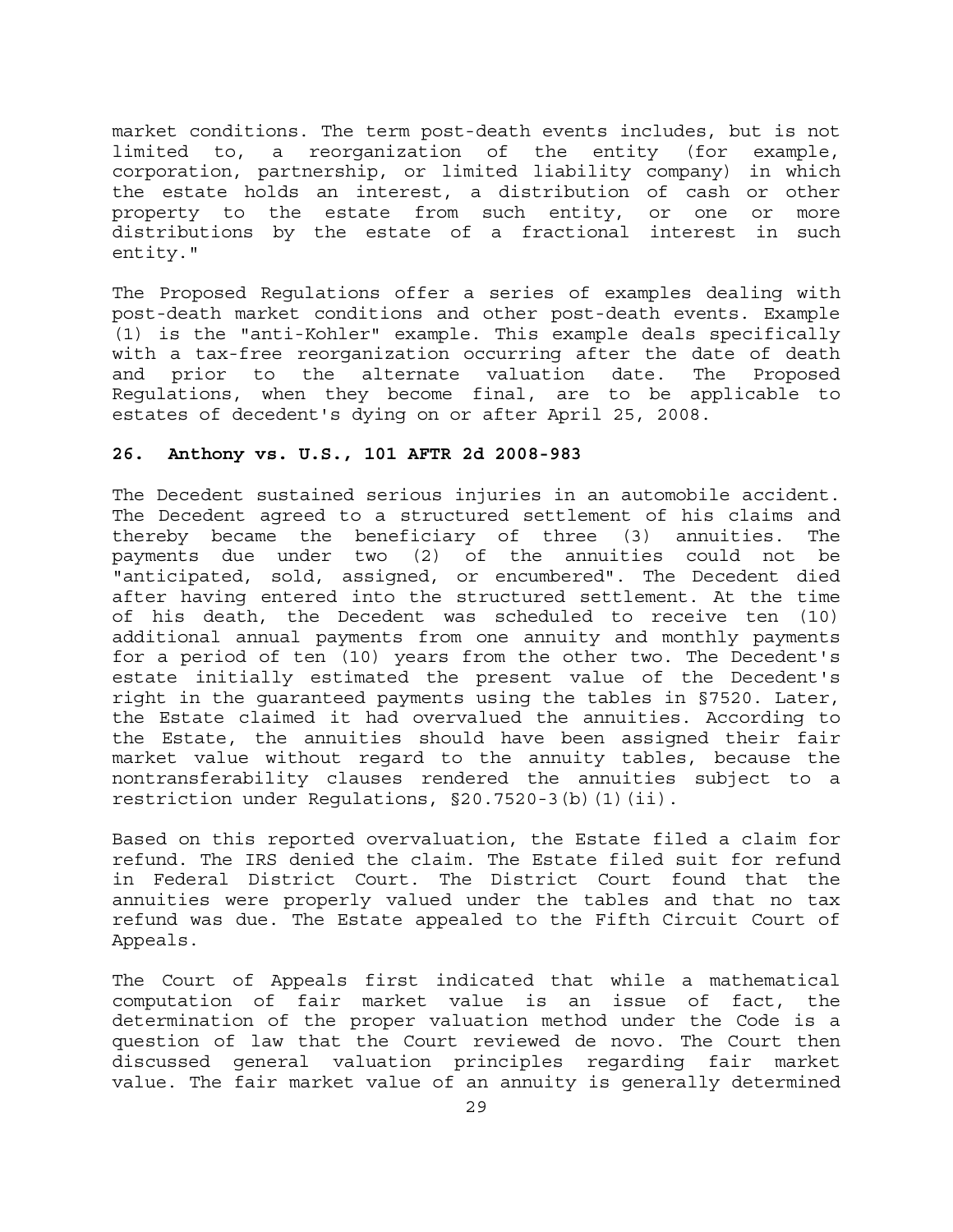by resorting to the annuity tables prescribed by the Service. The Court recognized that in enacting the annuity tables, Congress displayed a preference for convenience and certainty over accuracy in individual cases. While the tables inevitably lead to departures from true value, whatever that may be, the error costs are perceived as small in the aggregate. The tables provide some measure of certainty and administrative convenience that would be disrupted if every attempt to value an annuity deteriorated into a battle of experts regarding market value. However, when the tables result in a value that is unrealistic or unreasonable, other valuation methods should be employed. The Regulations provide an extensive exception to the tables for "restrictive beneficial interest". Regulations, §20.7520-3(b)(ii) & (c). The Regulations define a "restrictive beneficial interest" as an "annuity, income remainder, or reversionary interest that is subject to any contingency, power, or other restriction, whether the restriction is provided by the terms of the trust, will or other governing instrument or is caused by other circumstances". Generally, a restricted beneficial interest should be assigned its fair market value without regard to the annuity tables.

The Estate cited the language in Regulations, §20.7520-3(b)(1)(ii) and suggested that the term "other restriction" should be read to create an exception to the tables based on the type of marketability restrictions placed on the Decedent's annuity interest. The Court looked at the language of the Regulations and the circumstances surrounding their promulgation. The Court held that in light of its language, structure, and purpose, Regulations, §20.7520-3(b) did not require a non-marketability exception from the annuity tables with respect to the Decedent's structured settlement annuities.

#### **27. Jane Z. Astleford vs. Commissioner, T.C. Memo 2008-128**

The husband was a real estate investor who, together with the Taxpayer, his wife, owned real estate interests in Minnesota. Most of these holdings were themselves held in a general partnership (Pine Bend), that was owned with unrelated parties as equal partners. The agreement for Pine Bend did not restrict transfers of partnership interests. Among the assets held by the husband and the Taxpayer were 3,000 acres of undeveloped land near St. Paul, Minnesota. The husband died and left his real estate interests to a marital trust for the Taxpayer's lifetime benefit. The Taxpayer created the Astleford Family Limited Partnership (AFLP) and funded it with her interest in an eldercare assisted living facility. Shortly there after the Taxpayer gave each of her three children a 30% limited partnership interest, retaining for herself a 10% general partnership interest. The next year, the Taxpayer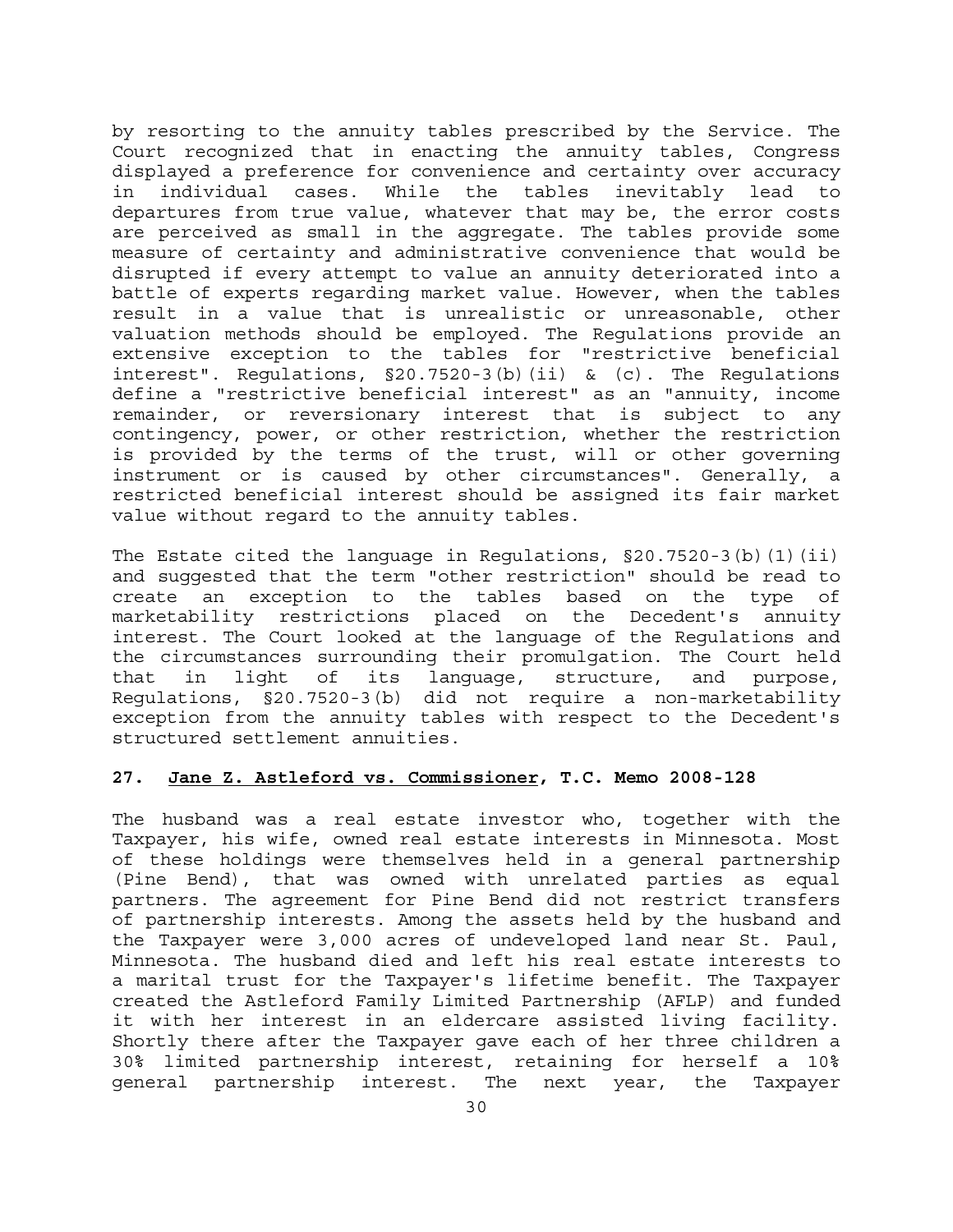contributed her interest in Pine Bend and other real estate properties to the AFLP, allocated them to her capital account, and then gave her children additional limited partnership interests, restoring the 30%-30%-30%-10% ownership percentages. The Service disputed the values of the various assets transferred to the AFLP and the discounts allowable on the gifts of AFLP interests. The Taxpayer and the Service agreed on the value of the underlying assets, but disagreed on the appropriate control and marketability discounts.

The Tax Court found that the appropriate values and discounts lay somewhere between what the Taxpayer claimed and what the Service claimed, and awarded the Taxpayer discounts of 30% and 36% for the parent and subordinate partnership interests. The Taxpayer's appraiser claimed a 25% discount for market absorption with respect to a large tract of property, but the Service's expert contended that no such discount was required because he found comparables of similar size, and the subject property itself was bought as a single block. The court found the Service's expert was particularly credible and highly experienced and that he possessed a unique knowledge of property. However, the Court held that the large tract was not likely be sold as a single unit, and allowed a market absorption discount of 10%. The Taxpayer claimed a 5% discount on the transfer of Pine Bend interests to AFLP, because AFLP would only be an assignee of that interest, rather than a new general partner.

The Court agreed with the Service that the substance over form doctrine should apply and that the Pine Bend interest transferred to AFLP should be treated as a general partnership interest. The court stressed that the Taxpayer was the sole general partner of AFLP, so that her position relative to Pine Bend did not change because of the transfer.

## **28. Bianca Gross vs. Commissioner, T.C. Memo 2008-221**

The Taxpayer created a family limited partnership to hold her \$2,000,000.00 portfolio of publicly-traded securities. The Taxpayer thought one of her daughters extravagant, but did not create a trust for her benefit because her other daughter refused to serve as trustee. The Taxpayer believed that a family limited partnership would encourage her daughters to work together and learn from her own experience, while she retained control over her assets as the sole general partner. She discussed the partnership with her daughters, and prepared a partnership agreement. She and her daughters each contributed a nominal amount of cash to the partnership, after which the Taxpayer contributed her stock portfolio. The Taxpayer was the sole general partner, with au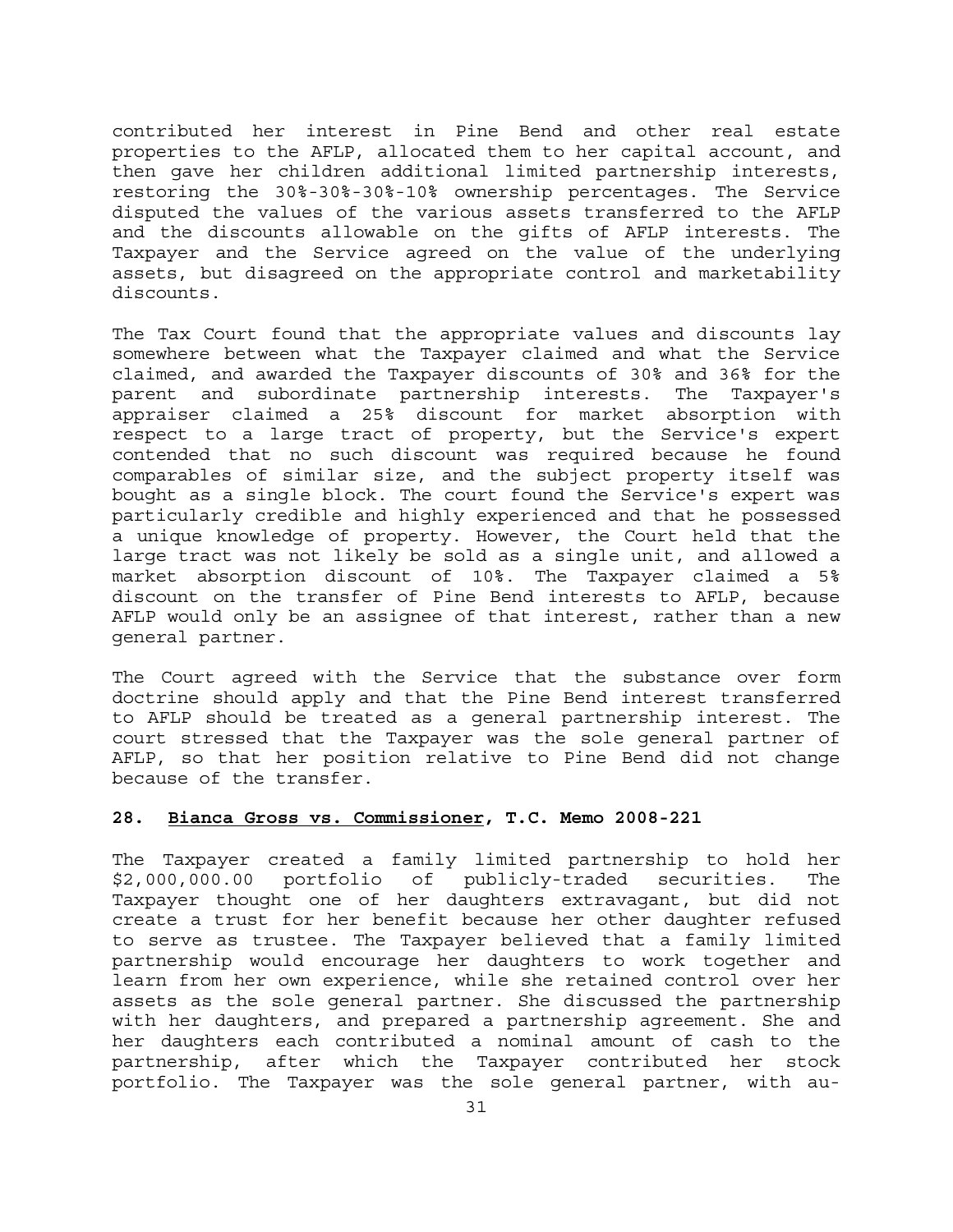thority to make major decisions concerning the partnership. The daughters could not transfer their interests in the partnership without the Taxpayer's approval, nor could they withdraw from the partnership or withdraw their capital contributions. The daughters could not cause the partnership to be dissolved. Each partner's interest in the partnership was based on the amount of her contribution of capital to the partnership. The certificate of limited partnership was filed and notice of the formation of the partnership was published on July 15, 1998. The Taxpayer held a family meeting with her daughters on or shortly before December 15, 1998, at which they all signed gift documents that provided that the Taxpayer transferred to each daughter a 22.25% limited partnership interest. The Taxpayer and her daughters signed the partnership agreement at that time. The Taxpayer filed a gift tax return and reported the gifts and valued each at \$312,500.00, which included a 35% combined minority and marketability discount. The Service denied the discounts, and claimed that all of the relevant events actually occurred on the same day, i.e. December 15, 1998, so that the transfers were really gifts of the underlying securities, rather than gifts of the partnership interests.

The Tax Court held that the partnership was first formed, and then each daughter acquired a 22.25% limited partnership interest. The Taxpayer argued that, under applicable state law, the partnership was validly formed when the certificate was filed with the state. The Service contended that the partnership was not validly formed until the partnership agreement was signed, and that the transfers made before this date were, therefore, indirect gifts of the underlying assets. The Court looked at whether, if a limited partnership was not formed by filing the certificate, state law would deem that the Taxpayer and her daughters had formed a general partnership on July 15, 1998. The Court explained that when parties seeking to form a limited partnership do not satisfy the requirements necessary to form a limited partnership, they may be deemed to have formed a general partnership if their conduct indicates that they have agreed on all the essential terms and conditions of their partnership arrangement. The Court found that on the date that the certificate was filed, the Taxpayer and her daughters had agreed to form a partnership on the terms set forth in the partnership agreement. The Court noted that the daughters each contributed \$10.00 cash on July 31, 1998, and the Taxpayer began contributing securities to the partnership no later than November 10, 1998, and made her \$100.00 cash contribution on November 16, 1998. The Taxpayer kept a record of her contributions in a notebook and kept computer records of the performance of the portfolio. All of these facts pointed to the creation of the partnership in July, rather than December. The Service also argued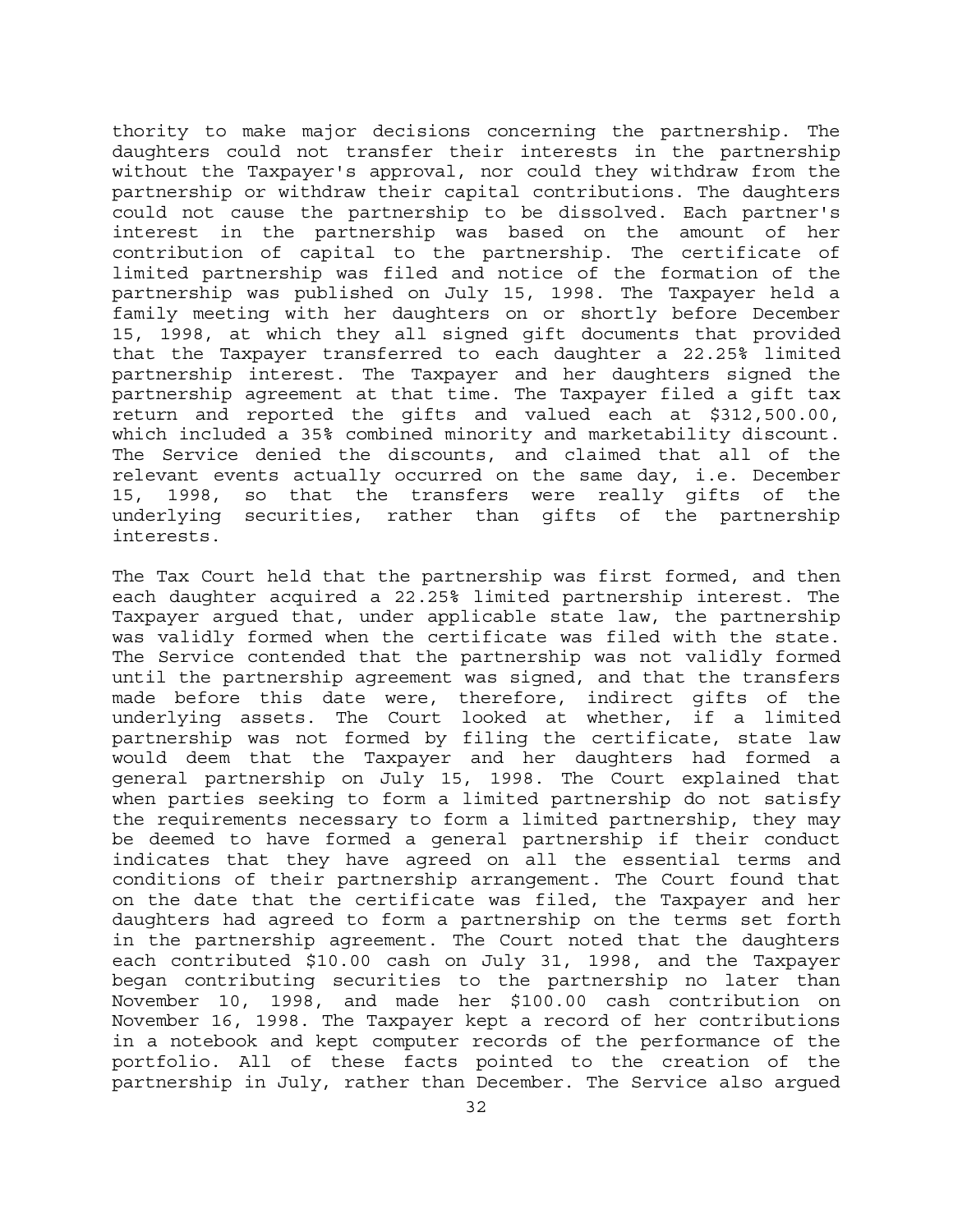that the Taxpayer made indirect gifts to her daughters because she contributed the securities to the partnership for inadequate consideration, because, proportionate to her interest in the partnership, only 55.5% of the value of the securities was credited to her capital account. The Court stated that this was the same as saying that the gifts of limited partnership interests preceded the Taxpayer's contributions.

The Service argued the step transaction doctrine applied so that the gifts occurred before the securities were transferred to the partnership. The Court held that the Taxpayer made no indirect gift of the securities to her daughters, because 100% of the value of the securities she contributed to the partnership was credited to her capital account before she made gifts of partnership interests to her daughters. The Court discussed its prior holdings in *Jones Estate* v. *Commissioner, Shepherd* v. *Commissioner,* and *Holman* v. *Commissioner,* noting that there are cases in which the step transaction will apply to the creation of a family limited partnership and gifts of partnership interests. Here, however, the Court stated that eleven days passed between the Taxpayer's transfer of securities to the partnership and her gifts of partnership interests to her daughters, and the securities were common shares of well-known companies with some volatility. The court refused to apply the step transaction doctrine to change the actual order of the transactions.

The parties stipulated that the 35% discount was appropriate, if the Taxpayer was deemed to have made gifts of limited partnership interests, and the Court applied that discount.

## **29. Thomas H. Holman, Jr. vs. Commissioner, 130 T.C. No. 12**

The Taxpayers, husband and wife, transferred a large quantity of Dell Corporation stock to a newly formed family limited partnership and then made gifts of limited partnership units to a custodian for one of their children and to the trustee of a trust for the benefit of all of their children. The Taxpayers made large gifts in 1999 and smaller gifts in 2000 and 2001. The 1999 gifts were made six days after the Taxpayers funded the partnership. The 2000 gifts were made two months after the Taxpayers funded the partnership. In valuing the gifts for gift tax purposes, the Taxpayers applied a 49.25% discount for minority interest status and lack of marketability. The Service argued that the 1999 gift was not a gift of limited partnership interests, but rather an indirect gift of the Dell stock, for which no discount would be appropriate. The Service asserted that this result followed from the indirect gift rule of Regs. §25.2511-2(a). Alternatively, the Service argued that the formation and funding of the family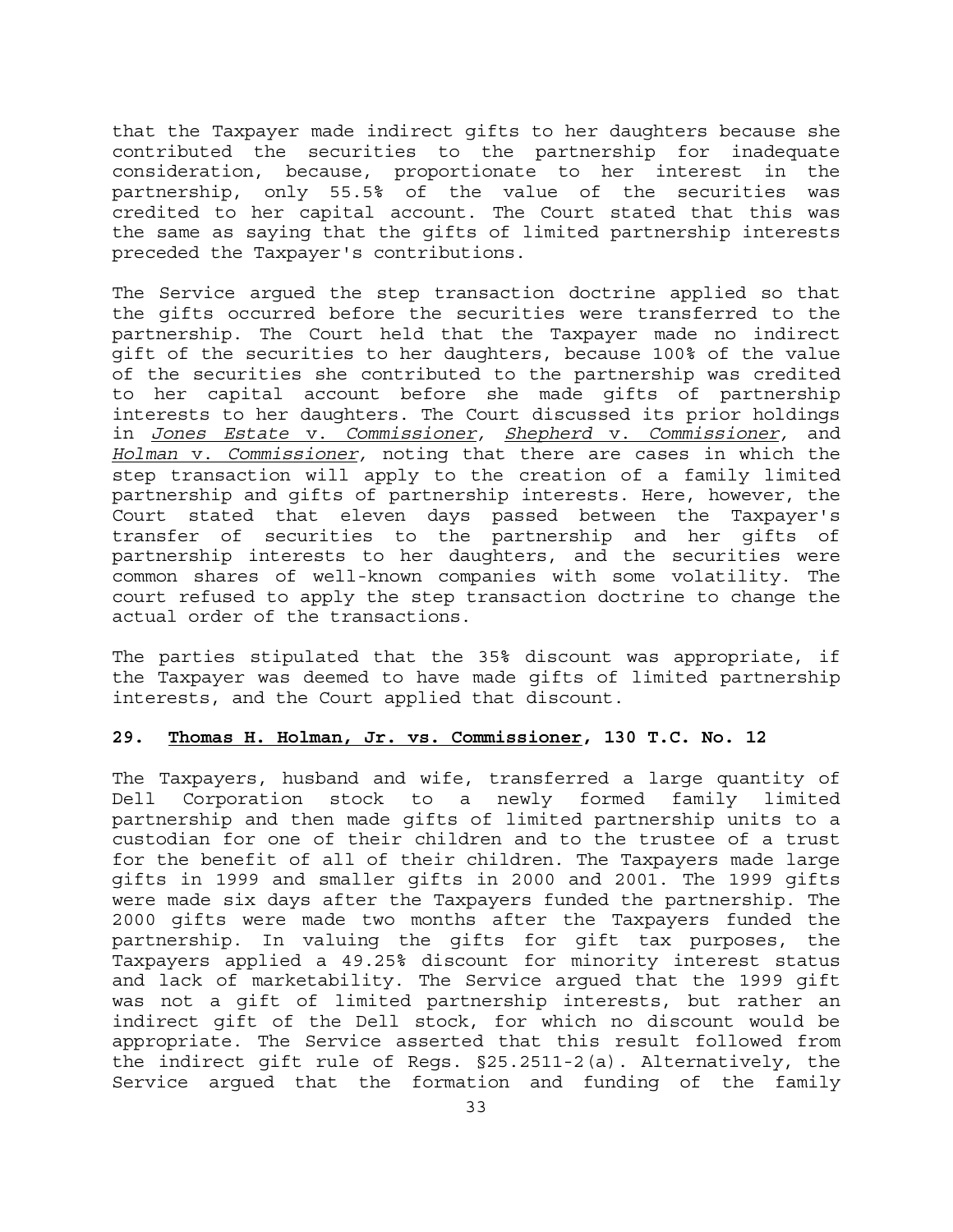limited partnership and the gifts of limited partnership interests were steps of an integrated donative transaction, which should be collapsed under the step transaction doctrine and treated as a gift of the Dell stock. The Service also argued that certain buysell restrictions in the partnership agreement should be ignored in valuing the 2000 and 2001 gifts of limited partnership interests.

The Court rejected the application of the indirect gift and steptransaction doctrines in this situation, because the creation and funding of the partnership and the gifts of limited partnership interests were separate and independent acts, occurring six days apart. The Court distinguished both *Shepherd v. Commissioner* and *Senda v. Commissioner,* from the facts at hand. In Shepherd*,* the Court noted that the taxpayer transferred real property and shares of stock to a newly formed family partnership in which he was a 50% owner and his two sons were each 25% owners. Rather than allocating contributions to the capital account of the contributing partner, the partnership agreement provided that any contributions would be allocated *pro rata* to the capital accounts of each partner according to ownership. Thus, the Court there held that the transfers to the partnership were indirect gifts by the taxpayer to his sons of undivided 25% interests in the real property and shares of stock. In Senda*,* the transfers of shares of stock to two family limited partnerships, and the transfers of limited partnership interests to the donees, occurred on the same day. The Court stated in Senda that the transactions were, at best, integrated and, in effect, simultaneous. In Holman*,* however, the Court stated that the facts were distinguishable from those in both Shepherd and Senda*.* The Taxpayers in Holman did not first transfer limited partnership interests to the donees and then fund the partnership, nor did they simultaneously fund the partnership and transfer partnership interests. Six days separated these steps.

The Court rejected the Service's argument that the two steps were interdependent, causing the step transaction doctrine to apply. The interdependence test requires that the steps be so interdependent that the legal relations created by one transaction would have been fruitless without a completion of the series. The Court noted that, first, the transfers in this case were not made the same day. Second, there was a real economic risk of a change in value of the Dell stock and the value of the partnership interests.

The Court found as a matter of fact that the Taxpayers planned to make the 1999, 2000 and 2001 gifts when they formed the partnership. However, the legal relations created by the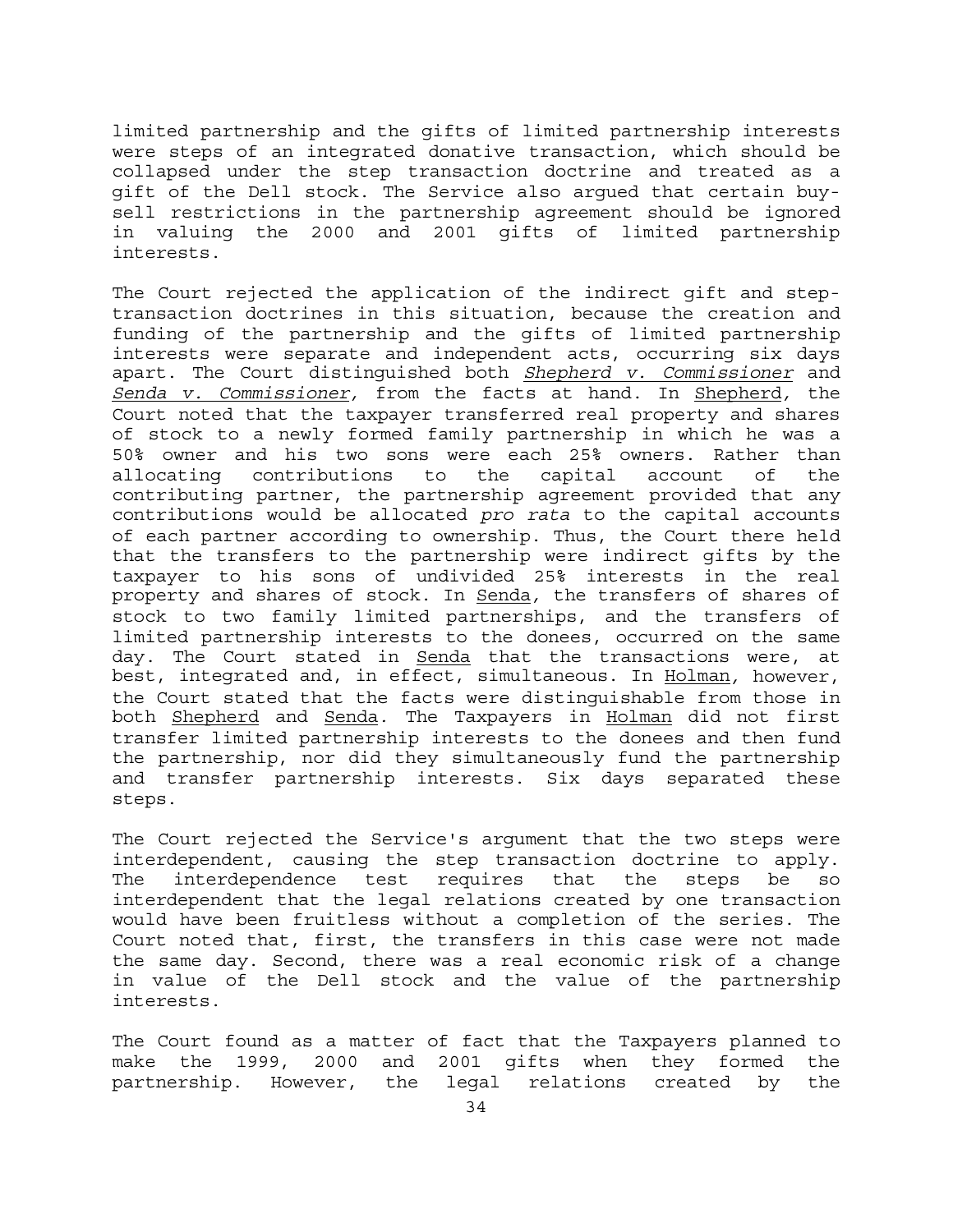partnership agreement would not necessarily have been fruitless had the Taxpayers not also made the 1999 gift. The Court noted that the Taxpayers retained the risks of changes in the value of the Dell stock held by the partnership during the days between the funding and the gifts. The Court noted that the Service had not asserted the step transaction doctrine on the gifts made two or fifteen months after the funding. The Court refused to adopt a bright line test. The economic risk borne by the Taxpayers for six days was sufficient to preclude application of the step transaction doctrine.

The Court held that the restrictions on transfer in the partnership agreement could not be taken into account in valuing the partnership interests, under §2703(a). Section 2703(a) ignores, for gift tax purposes, any right or restriction relating to transferred property, unless the restriction: (1) is a *bona fide* business arrangement; (2) is not a device to transfer such property to members of the decedent's family for less than full and adequate consideration in money or money's worth; and (3) has terms comparable to similar arrangements entered into by persons in an arm's length transaction. The Court found that the transfer restrictions failed the first two tests. The Court noted that the purposes of the partnership transfer restrictions were not business purposes and that the restrictions were not a *bona fide*  business arrangement.

The Court also held that the transfer restrictions were a device to transfer the encumbered property to members of the decedent's family for less than full and adequate consideration in money or money's worth. The partnership's purchase of the interest of a child redistributes the difference between the net asset value of the partnership assets and the value of the assignees' interest among the remaining partners. The partners benefiting from the redemption would include the natural objects of the Taxpayers' bounty.

The Court rejected the 49.25% discount claimed by the Taxpayers' appraiser. The Court allowed discounts for minority interest and marketability in the aggregate amounts of 22.405% in 1999, 25.09% in 2000, and 11.561% in 2001.

## **30. Estate of Frazier Jelke, III vs. Commissioner, 100 AFTR 2d 2007-6694**

In Jelke, the Decedent's gross estate included a 6.44% interest in a company, substantially all of the assets of which were marketable securities. The company had been in existence for many years, and during this same period there was no action taken to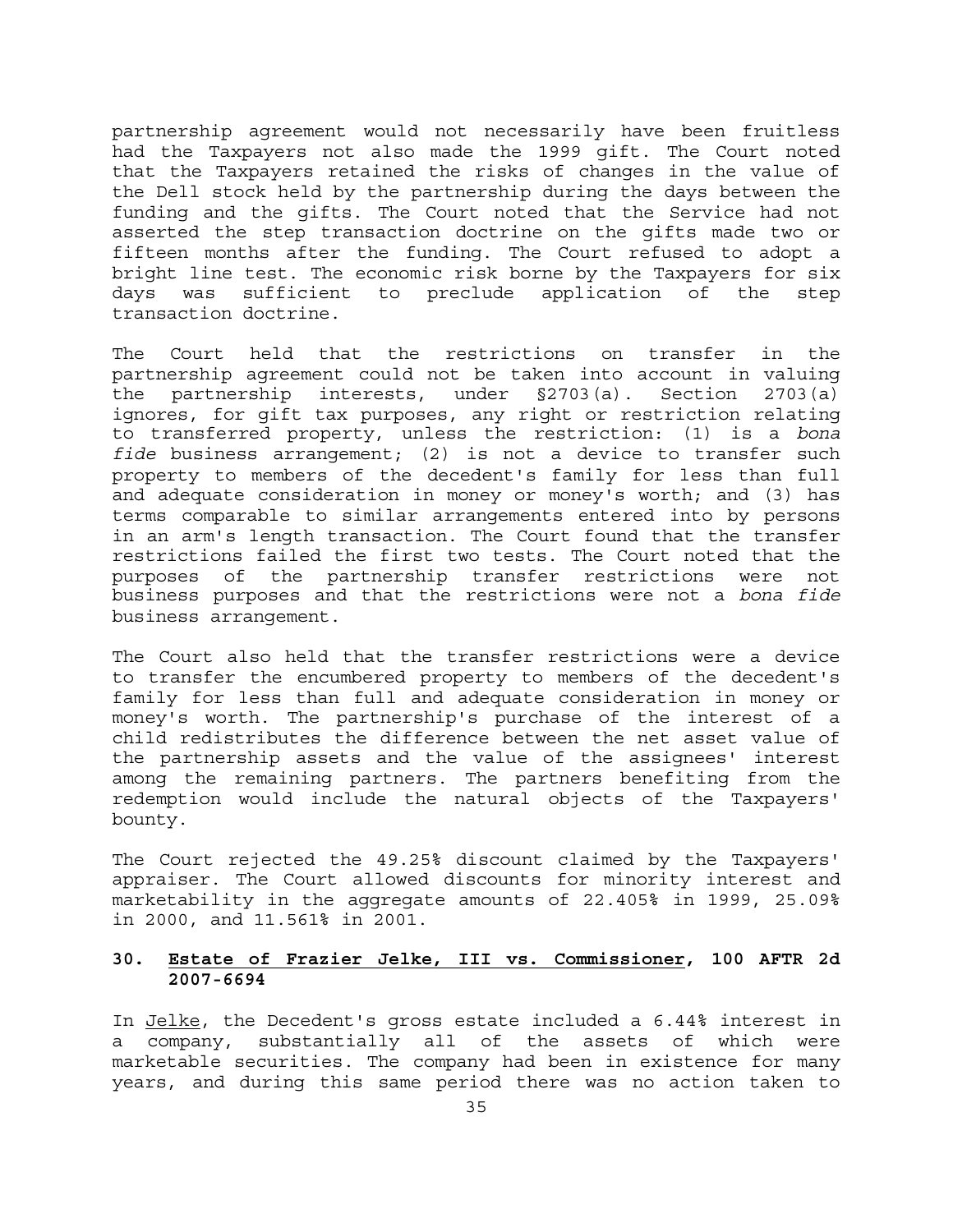liquidate the company. On the date of death, the company's net asset value was approximately \$178,000,000.00 and it had a builtin capital gain tax liability of approximately \$51,000,000.00. The estate valued the decedent's interest by reducing the company's net asset value by the entire \$51,000,000.00 potential capital gain, and then applying discounts for lack of control and marketability. The Tax Court held that the built-in capital gain tax liability must be discounted to reflect the fact that the company was unlikely to be liquidated for many years after the decedents death.

The Tax Court held that the company's profitability suggested that it would not be liquidated or sold quickly, and reduced the capital gain tax offset for the 16 years it estimated would be required to sell all of the company's securities, at the present turnover rate. This reduced the capital gain tax offset from \$51,000,000.00 to \$21,000,000.00 for the entire company, and the decedent's share of that discount from \$3,284,400.00 to \$1,352,400.00.

The Tax Court also rejected the 25% minority discount and 35% marketability discount, and allowed a 10% minority discount and a 15% marketability discount (23.5% aggregate discount).

The Eleventh Circuit reversed, finding that the entire tax offset was an appropriate adjustment. The Eleventh Circuit upheld the Tax Court's adjustments to the discounts for lack of control and lack of marketability. The Court reviewed the judicial history of the deduction for the capital gain inherent in a C corporation.

The Supreme Court denied certiorari in the Jelke case on October 6, 2008. It agreed with the Fifth Circuit, that the value of the corporation must be reduced by 100% of the estimated capital gain tax, regardless of when the liquidation was likely to occur.

# **31. Estate of Anna Mirowski vs. Commissioner, T.C. Memo 2008-74**

The Decedent was married to a physician (the "Doctor"). The Doctor invented the automatic implantable cardioverter defibrillator (ICD), which monitored and corrected abnormal heart rhythms. The Doctor licensed the device and, during his lifetime, received modest royalties. The Decedent's family held annual family meetings during their vacations, and invited their accountants or attorneys to attend to assist in their discussions of family business and investment matters. The Doctor died, leaving the bulk of his assets, including the ICD patents and interests in the licenses, to the Decedent. The Decedent maintained a long and continuous history of making charitable gifts and gifts to her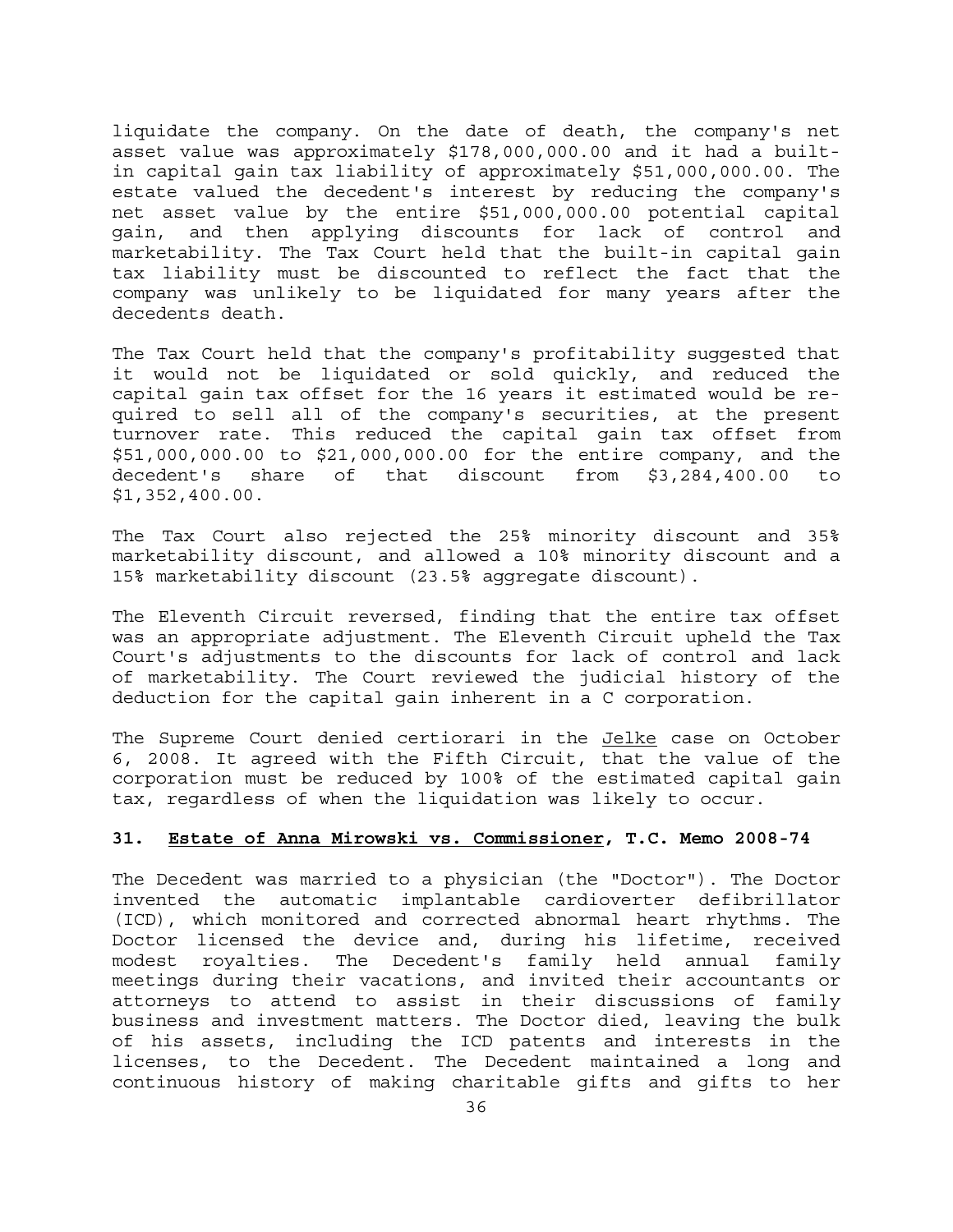daughters, her grandchildren, and other family members and friends. The Decedent created irrevocable spendthrift trusts for each of her three daughters and their respective issue. The Decedent named all three of her daughters as co-trustees of each of the daughters' trusts, because she wanted her daughters to work together and have a close working relationship. The Decedent funded each trust with part of her interest in the ICD patents licensing agreement. Sales of ICDs increased significantly after the Doctor died and the royalties received under the license agreement increased from thousands of dollars a year to millions of dollars a year. The Decedent was primarily responsible for managing her own financial affairs. The Decedent hired Goldman Sachs to assist in managing some of her investments, and ultimately brought all of her investments under its management. Representatives of U.S. Trust introduced the Decedent to the concept of a limited liability company (LLC). The Decedent discussed the matter with her attorney, who then drafted articles of organization and a draft operating agreement for a family limited liability company (the "LLC"). Copies were sent to the daughters for their review and comments. In 2001, the Decedent's daughters and their families took their annual vacation and held their annual family meeting to which they had invited the Decedent's lawyer. At that meeting, they discussed the Decedent's plans to form the LLC, her plans to make gifts of interests in the LLC to the daughters' trusts, and the manner in which the LLC would function. The Decedent did not attend this meeting, because she was receiving medical treatment. After the family meeting, the Decedent's attorney finalized the documents required to form the LLC. In September of 2001, the Decedent made several transfers of ICD patents and the licensing agreement, and over \$62,000,000.00 in cash and securities in her Goldman Sachs account to the LLC. After these transfers, the Decedent was the only member of the LLC. The Decedent gave an interest in the LLC to each of her daughters' trusts later that month. The Decedent retained substantial personal assets outside the LLC, including over \$3,000,000.00 in cash and cash equivalents and another \$4,500,000.00 in various assets. From these retained assets and other sources of income, the Decedent could support her lifestyle, and pay the gift taxes. The LLC credited the Decedent's capital account with her contributions, and allocated a share of the Decedent's capital account to each daughter's trust when she made gifts of the LLC interests. The Decedent was the initial general manager of the LLC. Although the Decedent held a 52% interest in the LLC and was its general manager, she could not sell or otherwise dispose of any of the LLC assets, other than in the ordinary course of the LLC's operations, without the approval of all the members. The Decedent also could not liquidate and dissolve or admit additional members without the approval of all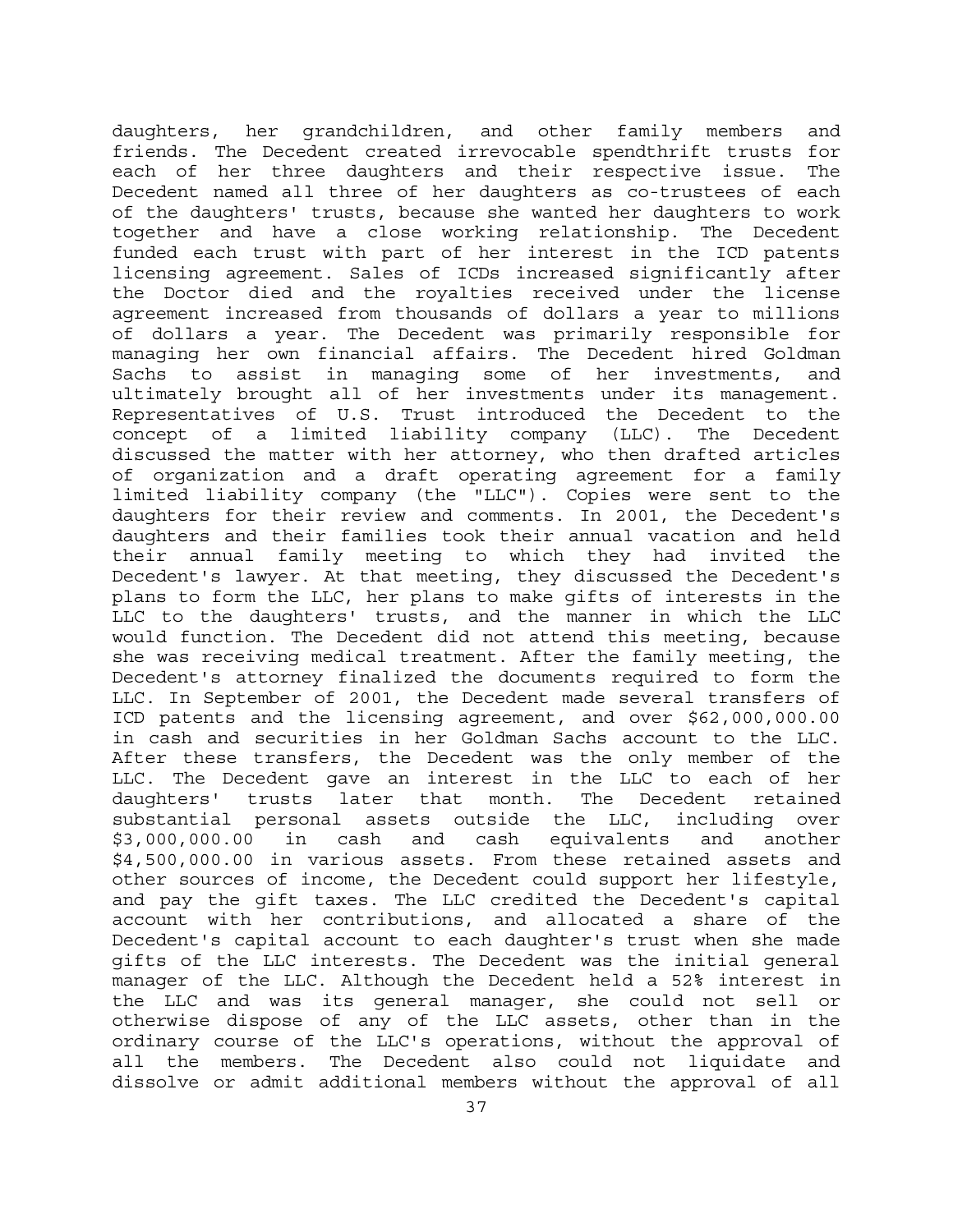the members of the LLC. The Decedent died in September of 2001, from unexpected complications from treatment for a foot ulcer.

The Tax Court held that the transfers to the LLC were *bona fide*  transfers for full and adequate consideration, not subject to §2036(a), §2038(a), or §2035(a). The Court cited *Bongard Est. v. Commissioner*. The Court stated that, while the Decedent understood that certain tax benefits could result from forming the LLC, they were not the most significant factor in her decision to form the LLC. The Court found that the Decedent formed the LLC: (i) to provide joint management of the family's assets by her daughters and eventually her grandchildren; (ii) to maintain the bulk of the family's assets in a single pool of assets in order to allow for investment opportunities that would not be available if the Decedent were to make a separate gift of a portion of her assets to each of her daughters or their trusts; and (iii) to provide for each of her daughters and eventually each of her grandchildren on an equal basis. She wanted her daughters, and eventually her grandchildren, to work together, remain closely knit, and be jointly involved in managing the investments derived from the royalties received from the ICD.

The Court found that the LLC was a valid functioning investment company and managed business matters relating to the ICD patents. The Service argued that the Decedent failed to retain sufficient assets outside of the LLC for her anticipated financial obligations, that the LLC lacked any valid functioning business operation, and that the Decedent delayed forming and funding the LLC until shortly before her death and her health had begun to fail. The Court rejected all these contentions as not supported by the facts. The Service argued that the Decedent sat on both sides of her transfers to the LLC. The Court found that the §2036(a) and §2038(a) exception for *bona fide* sales for adequate and full consideration applied notwithstanding that the transferee was a single-member LLC. The Service further argued that the LLC should be ignored because, soon after the Decedent's death, it distributed to her estate over \$36,000,000.00, which was used to pay estate taxes and expenses. The Court rejected this because the Decedent's death was unexpected. The Court noted that the gifts of interests in the LLC were made without any understanding that the Decedent retained any interest in the LLC interests given away, and that this case did not involve the kinds of facts that have led the Court to find implied agreements that a decedent had retained an interest in the transferred property. The Court also rejected the argument that the authority the Decedent held as general manager of the LLC constituted a right to control the beneficial enjoyment of the transferred assets. Any authority the Decedent had under the agreement was in her capacity as the member